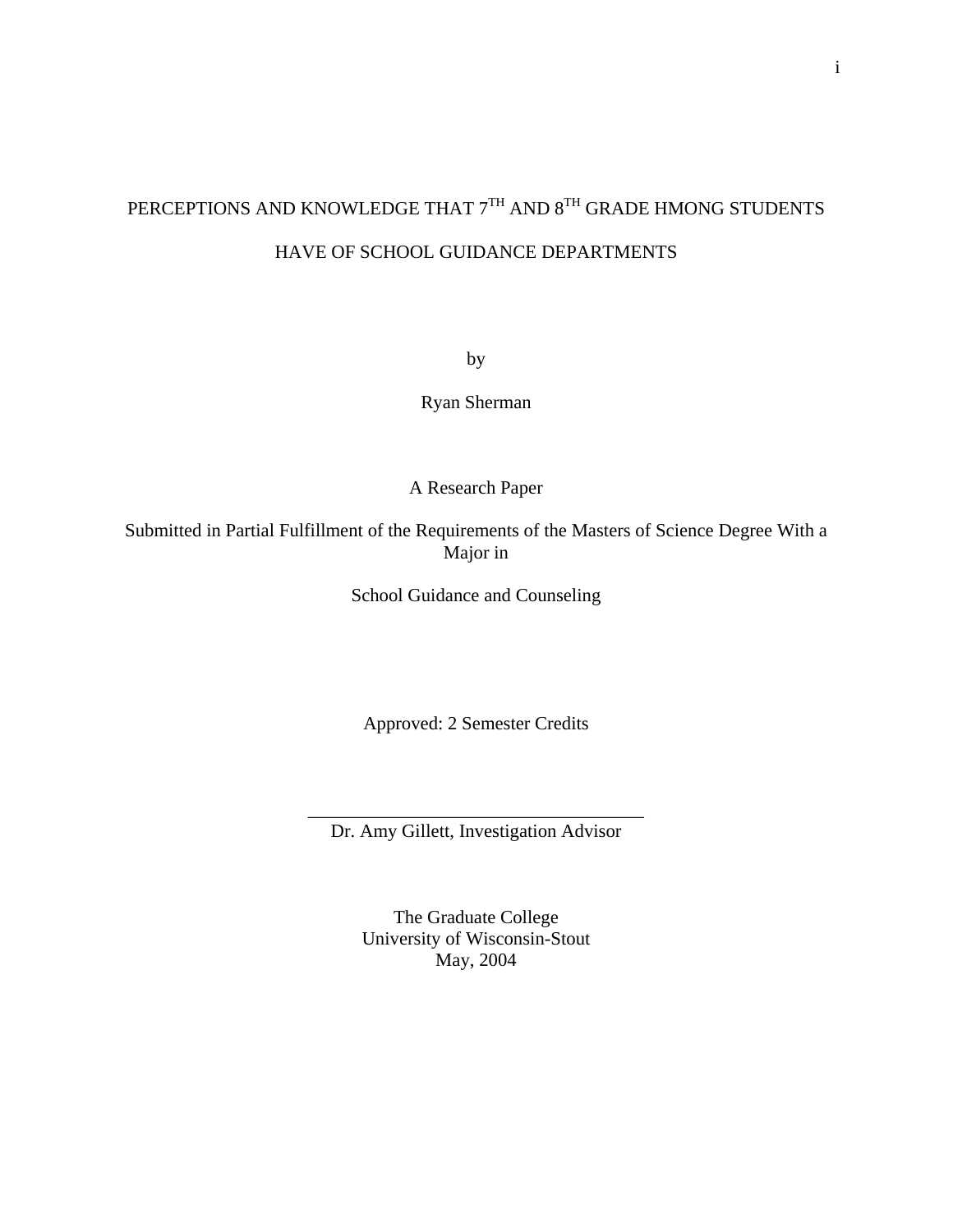## **The Graduate College University of Wisconsin-Stout Menomonie, WI 54751**

#### **ABSTRACT**

| <b>Sherman</b>           |             | Ryan                                                                         |              |                |  |
|--------------------------|-------------|------------------------------------------------------------------------------|--------------|----------------|--|
| (Writer)                 | (Last Name) | (First)                                                                      |              | (Initial)      |  |
|                          |             | The Knowledge and Perceptions that Hmong Students Have of a Guidance Program |              |                |  |
| (Title)                  |             |                                                                              |              |                |  |
| <b>School Counseling</b> |             | Dr. Amy Gillett                                                              | 5/04         | 40             |  |
| (Graduate Major)         |             | (Research Advisor)                                                           | (Month/Year) | (No. of Pages) |  |
|                          |             | A.P.A. (American Psychological Association)                                  |              |                |  |
|                          |             | (Name of Style Manual Used in this Study)                                    |              |                |  |

The purpose of this study was to see how  $7<sup>th</sup>$  and  $8<sup>th</sup>$  grade Hmong students perceive their school's guidance department. Data was collected through the use of a survey that was administered to 35 stratified randomly selected  $7<sup>th</sup>$  and  $8<sup>th</sup>$  grade Hmong middle school students during the 2003-2004 school year in the Eau Claire Area School District.

 Everyday Hmong students are faced with having to live in two separate types of environments at school and in the Hmong culture. The expectations for both are different and theses students have to be able to function and be successful in both environments. The major differences between the cultures are language, social expectations, and family heritage. Many Hmong students are confused and need guidance to make it through these difficult yours of growth. The school's guidance department is one area in the school that should be prepared to help with these issues.

This study looked at the differences in culture and expectations for Hmong students at school and home and looked at how the students used the guidance department's services to help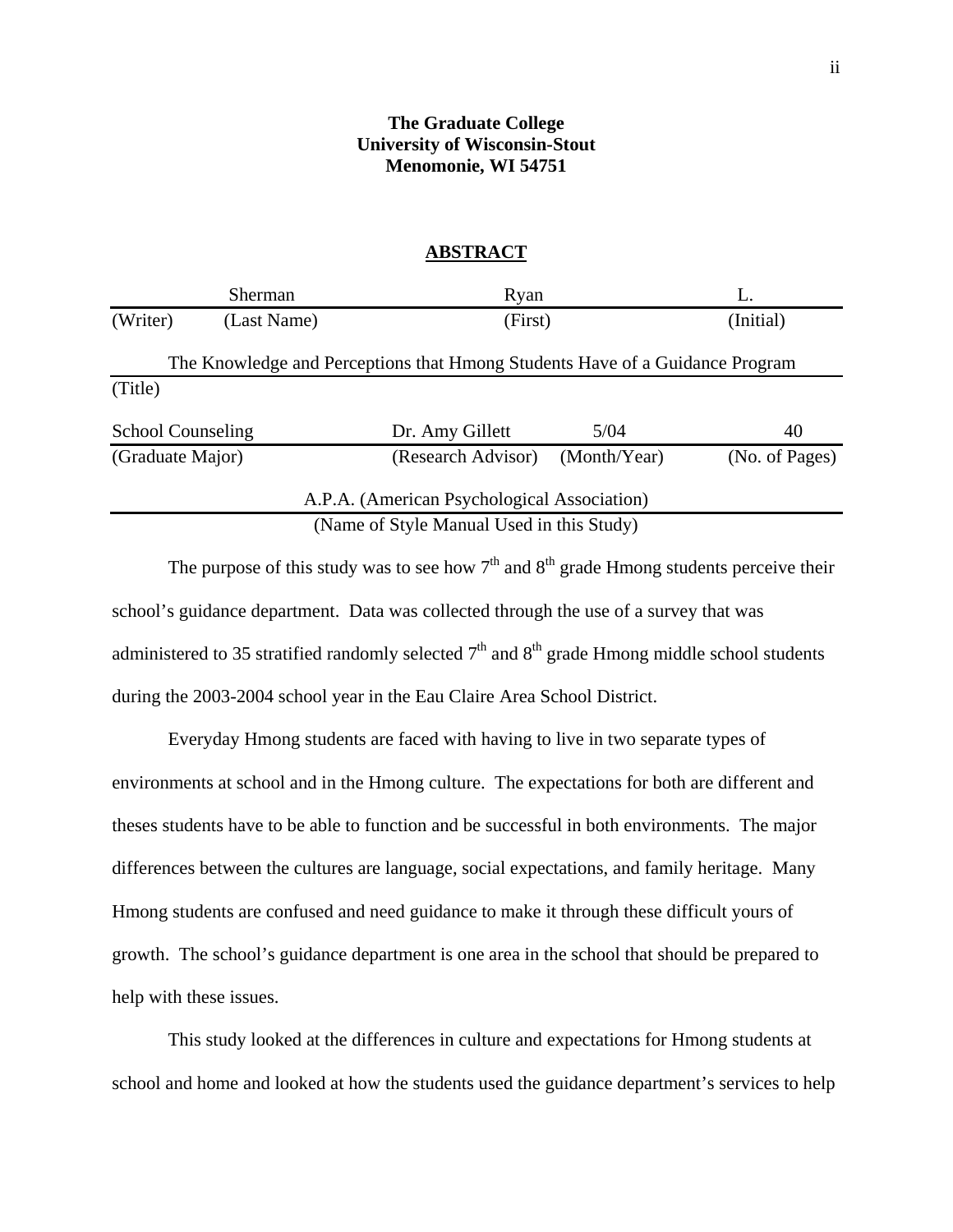them deal with their issues. The findings from this study revealed the needs of Hmong students, how they use the guidance department in their schools, and how teachers, administrators, and the community can more effectively meet their needs as they grow into adulthood. Results of the study will be used to help others understand what kind of struggles these students encounter and what can be done to help them.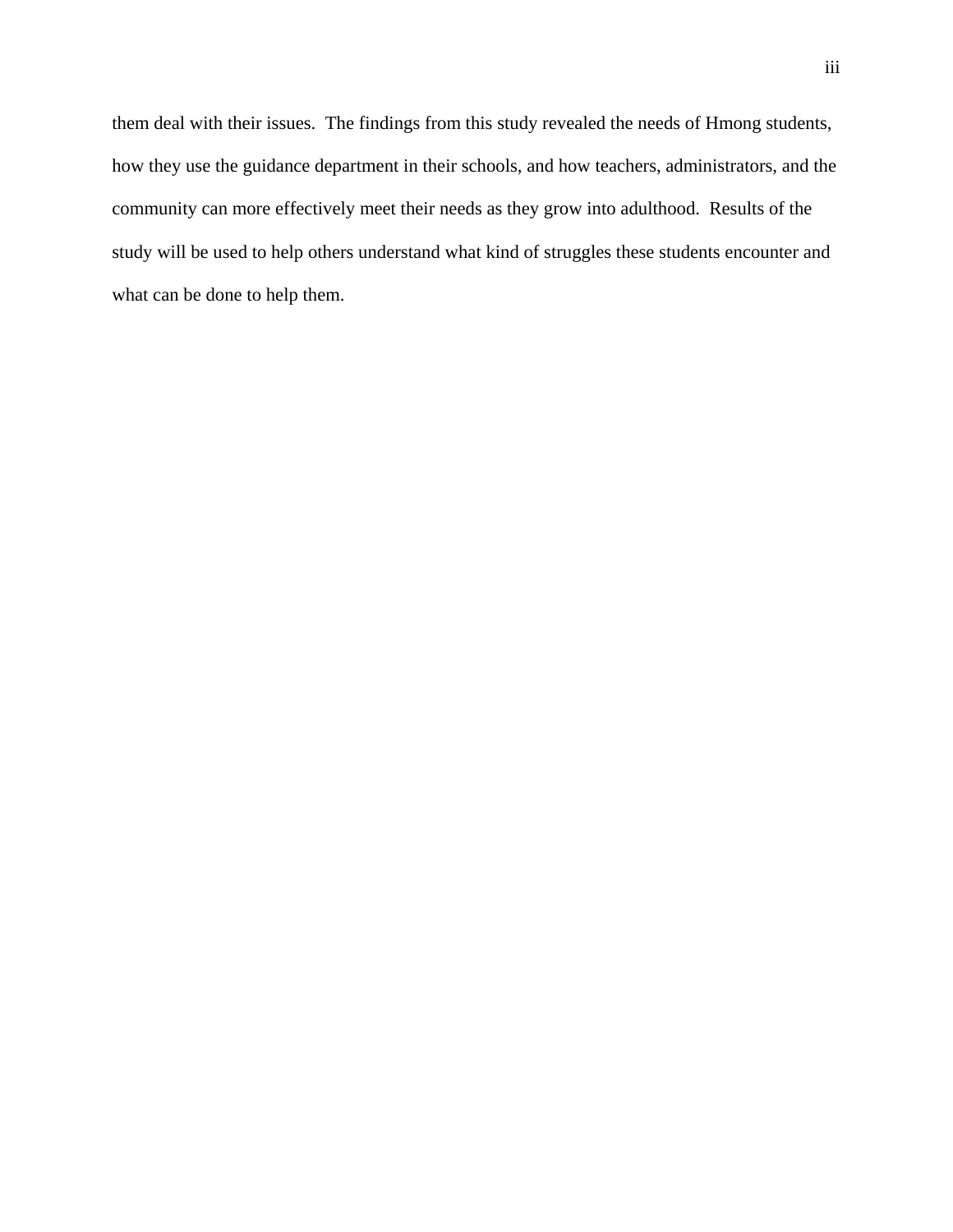## TABLE OF CONTENTS

| <b>CHAPTER ONE: INTRODUCTION</b>      |
|---------------------------------------|
|                                       |
|                                       |
|                                       |
|                                       |
|                                       |
| <b>CHAPTER TWO: LITERATURE REVIEW</b> |
|                                       |
|                                       |
|                                       |
|                                       |
| <b>CHAPTER THREE: METHODOLOGY</b>     |
|                                       |
|                                       |
| Instrumentation                       |
|                                       |
|                                       |

#### CHAPTER FOUR: RESULTS

|--|--|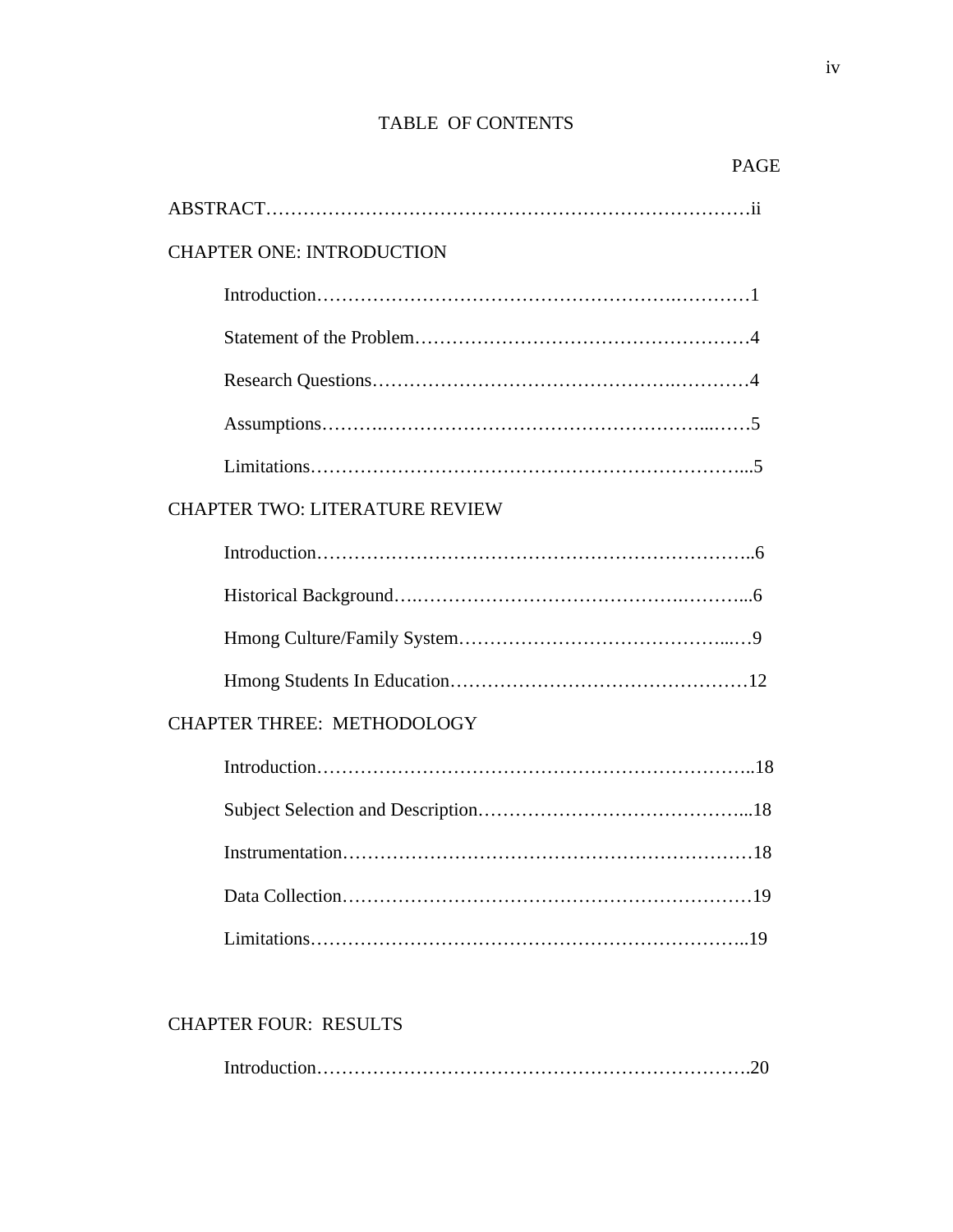| CHAPTER FIVE: SUMMARY, CONCULSIONS, AND RECOMENDATIONS |
|--------------------------------------------------------|
|                                                        |
|                                                        |
|                                                        |
|                                                        |
|                                                        |
| <b>APPENDICES</b>                                      |
|                                                        |
| Appendix B - Research Question #13 Comments39          |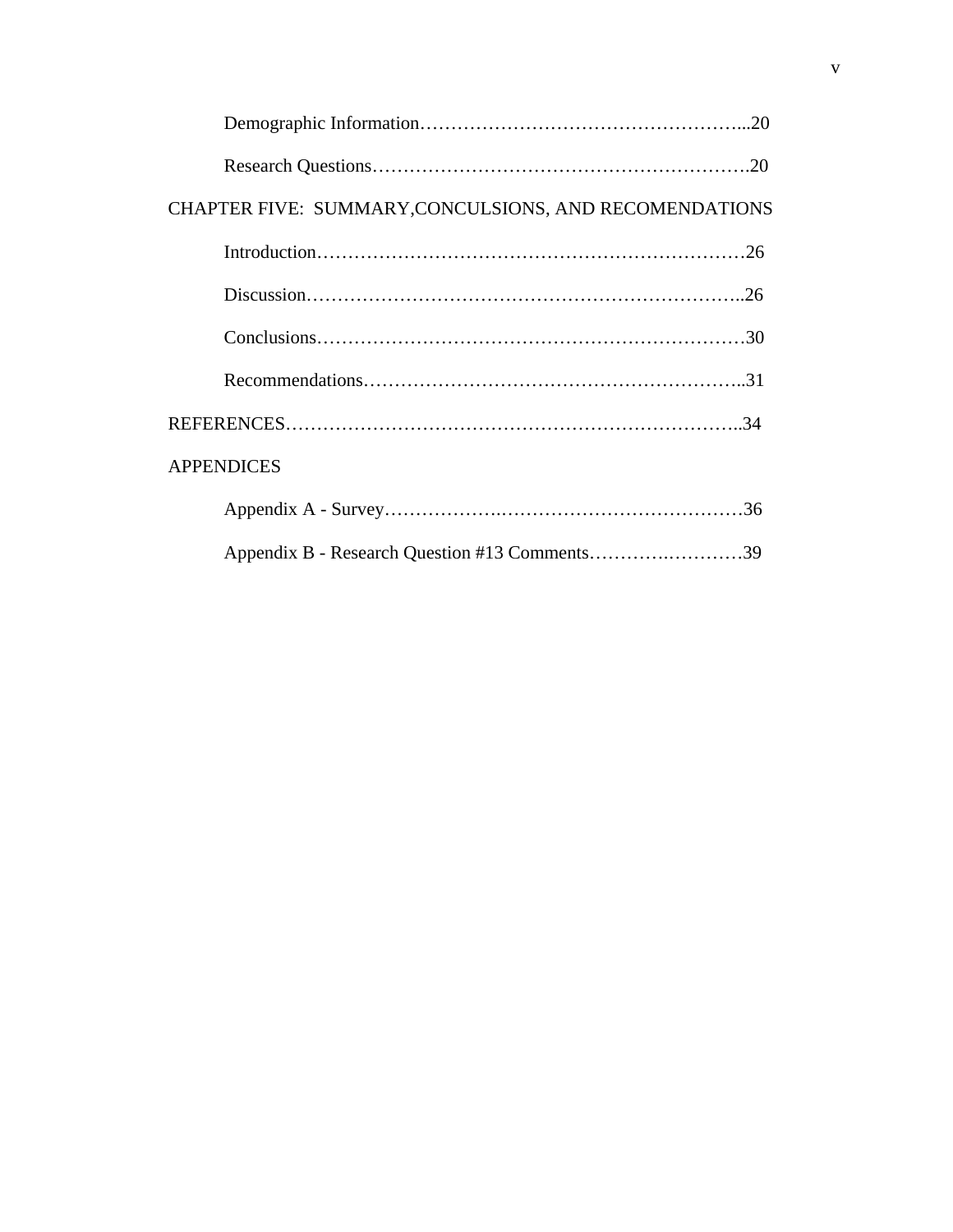## Acknowledgements

I would like to thank my wife for all of her help, time, love, kindness, and most importantly encouragement with this entire process. Without her none of this would have been possible. I would also like to thank the rest of my family and friends for their support and encouragement. I would like to thank Dr. Amy Gillett for her energy, time, kindness, and most importantly guidance and expertise. Finally, I would like to thank the students and staff at Delong Middle School for their help and time.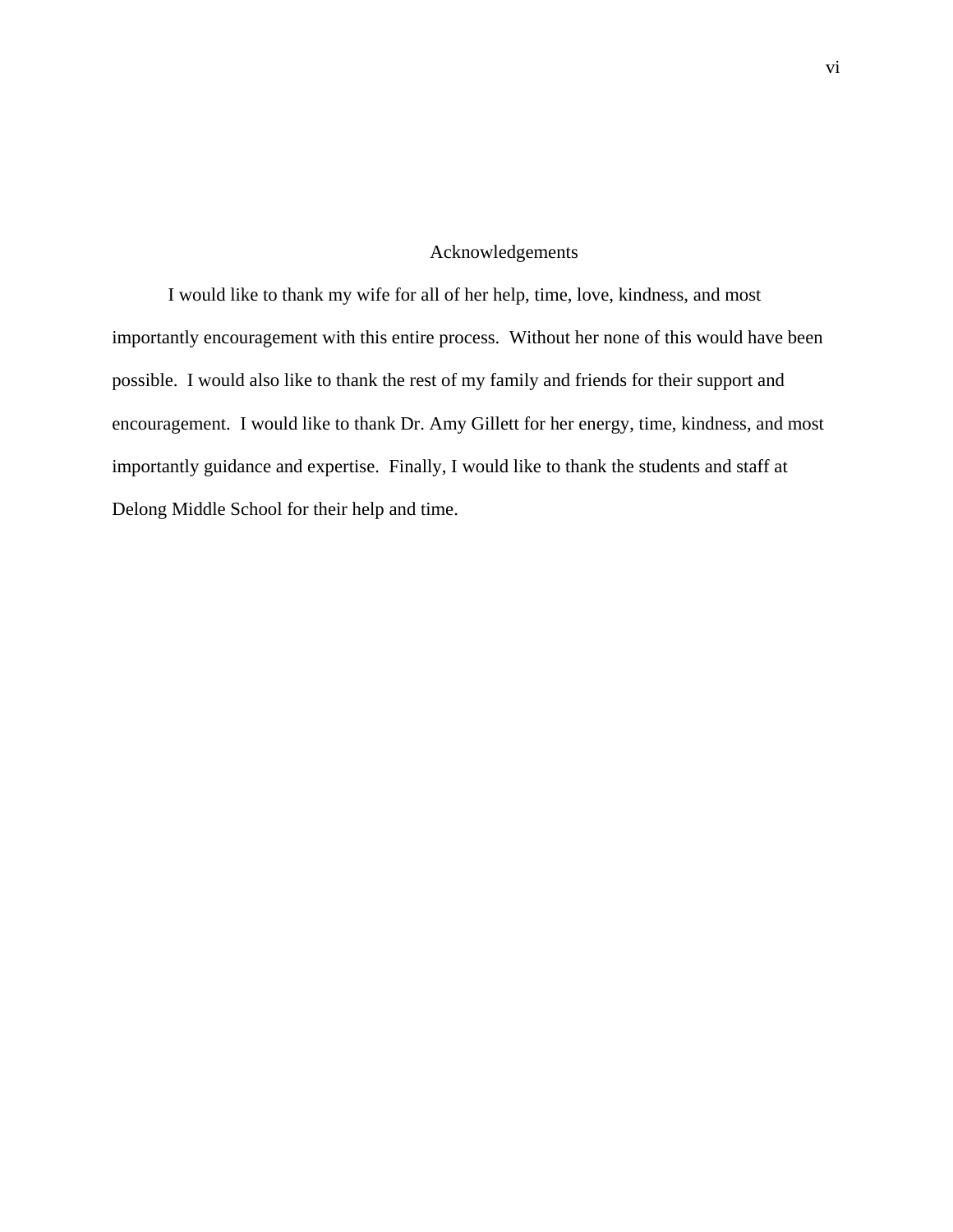#### CHAPTER ONE

#### Introduction

 When the military troops of the United States pulled out of Vietnam in 1975, the world drastically changed for the Hmong people. During the Vietnam War, the Hmong people were recruited by the CIA to help with operations against the communist forces in Laos and Vietnam. The Royal Laos government was overthrown by the Pathet Lao forces when the American forces pulled out. With the new communist government in control, the Hmong people were considered to be traitors for helping the United States forces and were punished for their actions. Chi and Park (1999) stated in their book *Asian-American education: Prospects and challenges* that "many of them were killed by the Lao communist soldiers, died of starvation or illness, or drowned in the Mekeng River" (p. 220). The United States tried to help by creating refugee camps in Thailand and then provided them the opportunity to resettle in the United States. Many Hmong who were able to reach the refugee camps took advantage of this opportunity, but many of the Hmong could not avoid the mistreatment and punishment of the Pathet Lao government and did not survive. Those who resettled in the United States found freedom and an escape from the Pathet Lao government. The Wisconsin Policy Research Institute Report (1997) reported that in 1975, 9,000 Hmong were relocated in the United States. By 1981, 52,000 had arrived in the United States. The main concentrations were in California, Minnesota, and Wisconsin. According to Chi and Park (1999), the United States has the largest number of Hmong immigrants in the western countries at an estimated 165,000.

 The Hmong found freedom and safety in the United States, but this was not the end of their struggles. They were thrown into a world that was different than their country and customs. Their culture, family structure, education, religion, language, and job skills were completely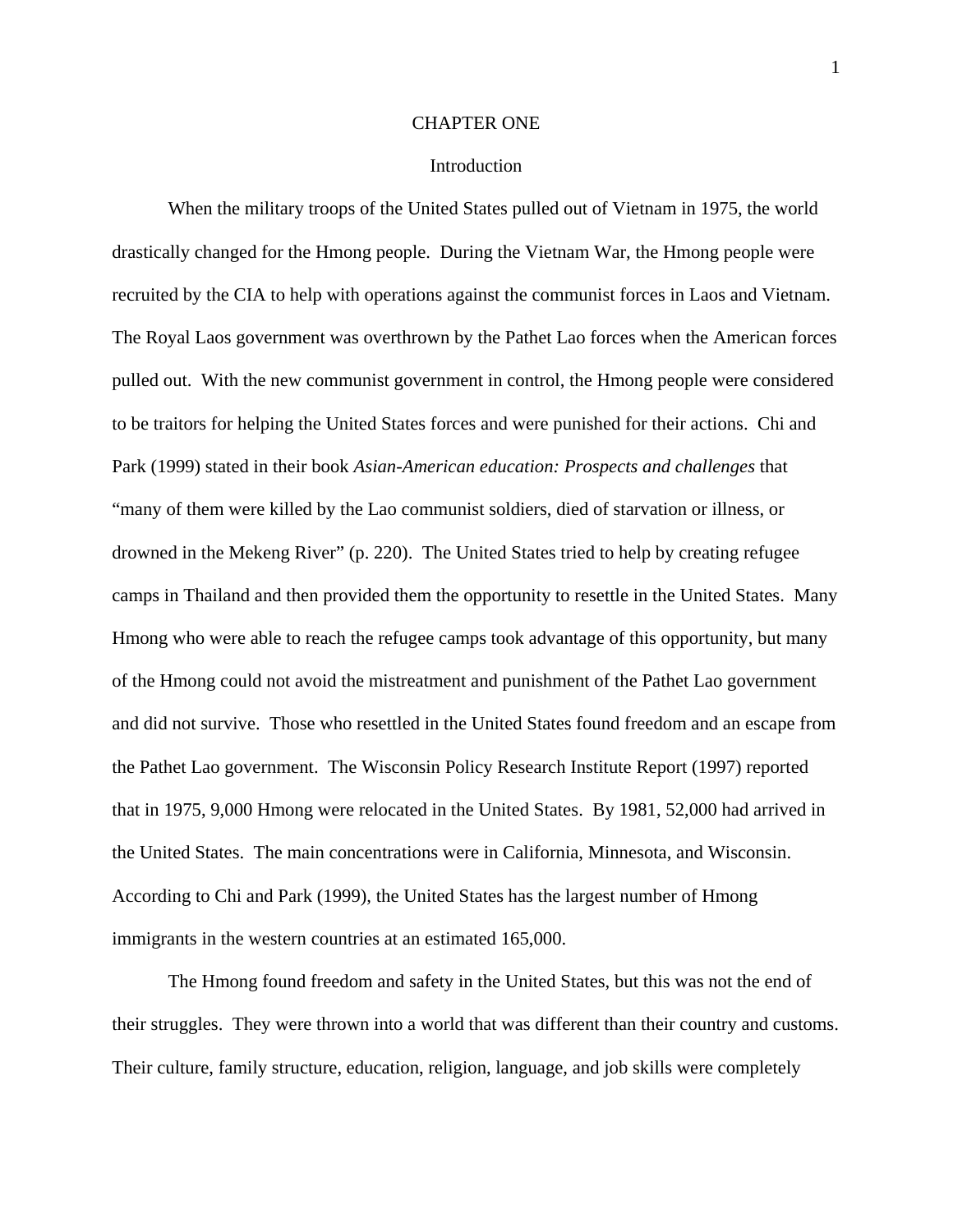different than those found in the United States. They were not provided with the assistance they needed to understand their new world. The United States government tried to assimilate them into our society as quickly as possible. However, they did not attempt to understand the Hmong culture and ways of life. For example, when they placed Hmong families in the United States, they dispersed them throughout the country so one area of the country did not have all of the Hmong people together. The government felt that separating them would help them to assimilate faster into the American society. What the United States government didn't take into consideration was that the Hmong people live in distinct clans and that some clans do not get along with others. By being dispersed, the Hmong people were taken away from their strong clan system. The Hmong people not only had to learn how to live in a new world, but they also had to do it without the support of their clan. This type of situation and others like it led to many problems and struggles for the Hmong as they tried to live in a new world.

 There are many examples of cultural differences that contributed to their struggles. One example was family structure. Barbara Shade (1997) stated in her book *Culture, style, and the educative process,* "that the primary conflict between Hmong culture and American culture is a focus on the family as compared with and emphasis upon individual freedom" (p. 110). In the Hmong culture, the family belongs to a clan and the family comes before the individual. A traditional Hmong household consists of grandparents, parents, children, unmarried brothers and sisters, and grandchildren (Chi & Park, 1999). In the typical American culture, the individual is encouraged to be different or do things which are best for him/herself and the family. The typical household has one or two parents and maybe some siblings, but rarely extended family members. Another cultural difference is in how each culture recognizes holidays. The Hmong culture has one holiday the entire year and it focuses on the New Year. In the United States, we have one or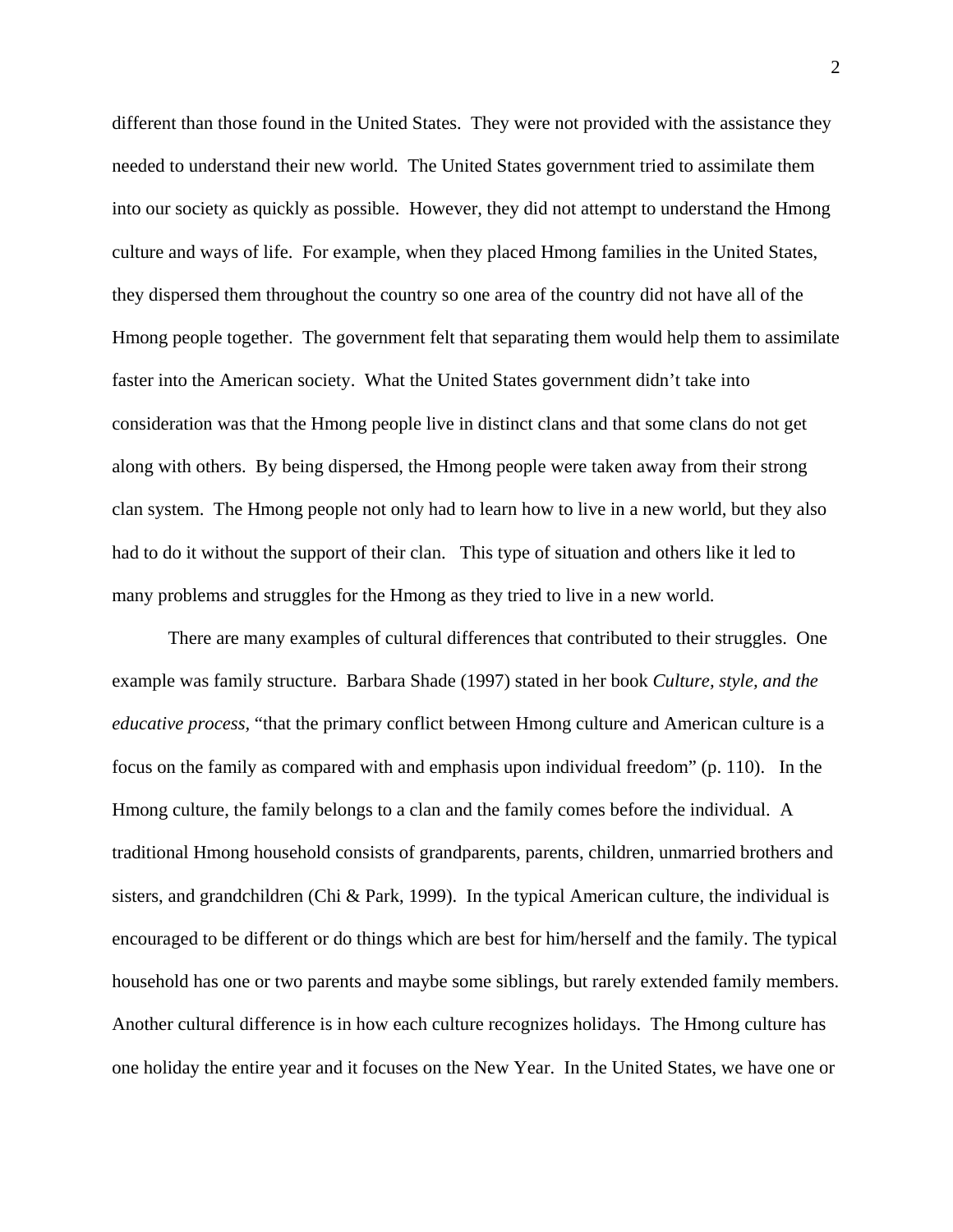more holidays almost every month. Some of these holidays are religious and some are not. Finally, things as basic as communication are different between the two cultures. In the Hmong culture, it is a sign of disrespect to look at someone in the eyes when you are talking to them. In the Untied States, not looking at someone in the eyes when they are talking to you is a sign of disrespect and weakness. These and many other cultural differences have made the adjustment for the Hmong into the American society difficult and challenging.

 Though the Hmong people have started to overcome these cultural differences and succeed in America, there are still those who struggle. Children of the adults who first moved to the United States have been more successful at assimilating into American culture. In the public education system, Hmong students have had a better opportunity to learn English, experience the American culture, and understand what is expected of them in school and the community. Though having a better understanding of the American culture has helped Hmong students to succeed, it has also put them in a very difficult place with their families. Today's Hmong students are faced with having to make decisions that conflict with either their Hmong culture or the American culture. Hmong students might want to celebrate holidays that their friends at school celebrate, but their families might not approve because it is against their cultural beliefs. Hmong students might want to go to college and get an education and their parents expect them to help support the family by getting a job. Hmong students are being pulled in two very different directions and many times they are faced with the difficult decision of picking one over the other. Chi and Park (1999) stated that "the rapid acculturation of the Hmong children increases the generation gap and socio-cultural distance between family members" (p. 225). It is a difficult decision to make for anyone, let alone a young teenager. When dealing with these types of situations, who do they turn to for help and advice? They can turn to their parents,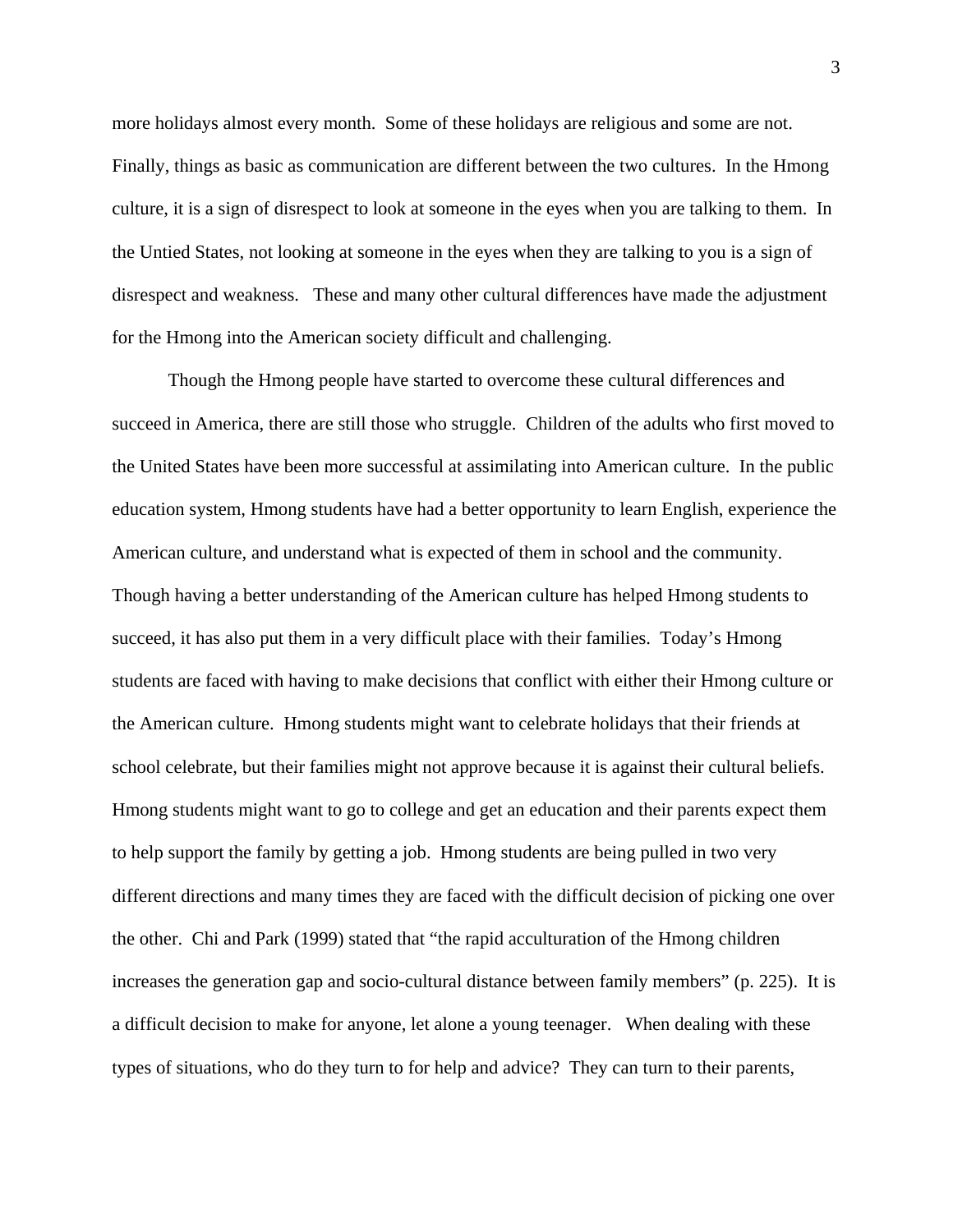friends, teachers, or community members, but most of those people probably do not have a full understanding of the difference between the two cultures.

 The purpose of this study is to determine who Hmong students go to for help and how school guidance counselors can make themselves more available and useful to these students. How do Hmong students perceive the counseling programs in schools and what do they know about the program and the services it can provide? By answering this question, counselors will have a better understanding of how to more effectively help Hmong students and know how to educate them about the counseling services provided in the school. If the students know that help is available and understand how to utilize the counseling services, they will improve their chances of success at school and in the community.

#### Statement of the Problem

 Hmong students face many challenges in their lives. They need people they can turn to for help and understanding when they are trying to live lives that can include both their Hmong culture and the American culture. Schools need to help these students through these difficult times and school guidance counselors need to have a better understanding of how they can help and make themselves more available to the Hmong student population and their families.

The purpose of this study is to investigate the perceptions and knowledge that  $7<sup>th</sup>$  and  $8<sup>th</sup>$ grade Hmong students have of the guidance program in their school. Hmong students from 1 middle school in the Chippewa Valley will be selected to participate in a written survey conducted during the Spring semester of 2004.

#### Research Questions

There were 5 main research questions this study wishes to address. They are: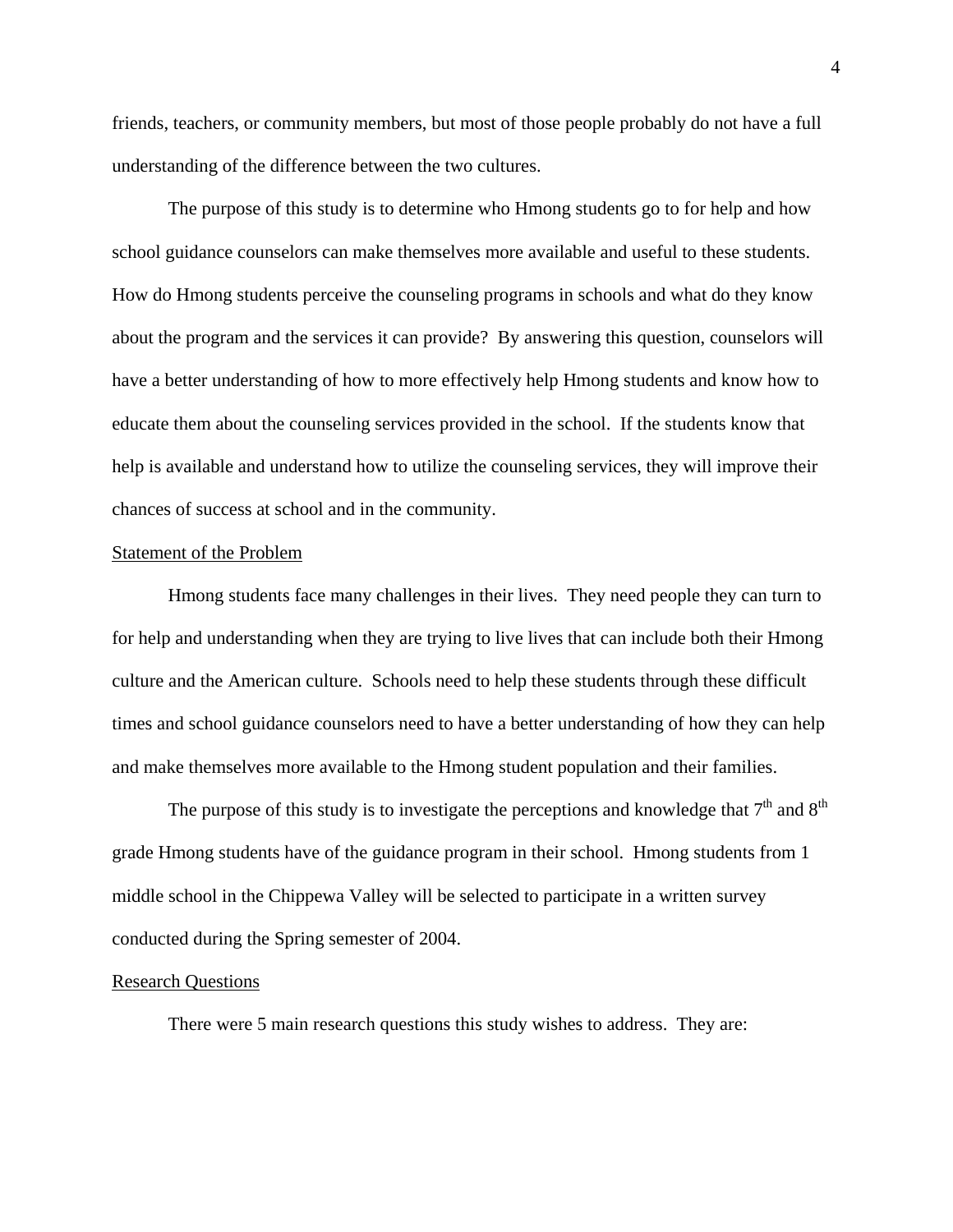1. Do Hmong students believe that school counselors can be helpful with their acculturation problems?

 2. What are Hmong students' perceptions of how acculturation has affected their lives at home and school?

3. What social problems do Hmong students report facing in schools?

4. How do Hmong students use counseling services that are provided in schools?

5. Are schools and their guidance departments meeting the needs of Hmong students?

#### Definition of Terms

 The following key words were defined to further clarify the content of this research paper.

Acculturation - Cultural modification of an individual, group, or people adapting to or borrowing traits from another culture.

Refugee - An individual or group of people who flees to a foreign country or power to escape danger or persecution.

#### Assumptions and Limitations

 It is assumed that the students involved took their time in filling out the survey and answered the questions honestly. A limitation to this study would be that not all Hmong students would be able to fully understand the questions based on possible language barriers and cultural differences.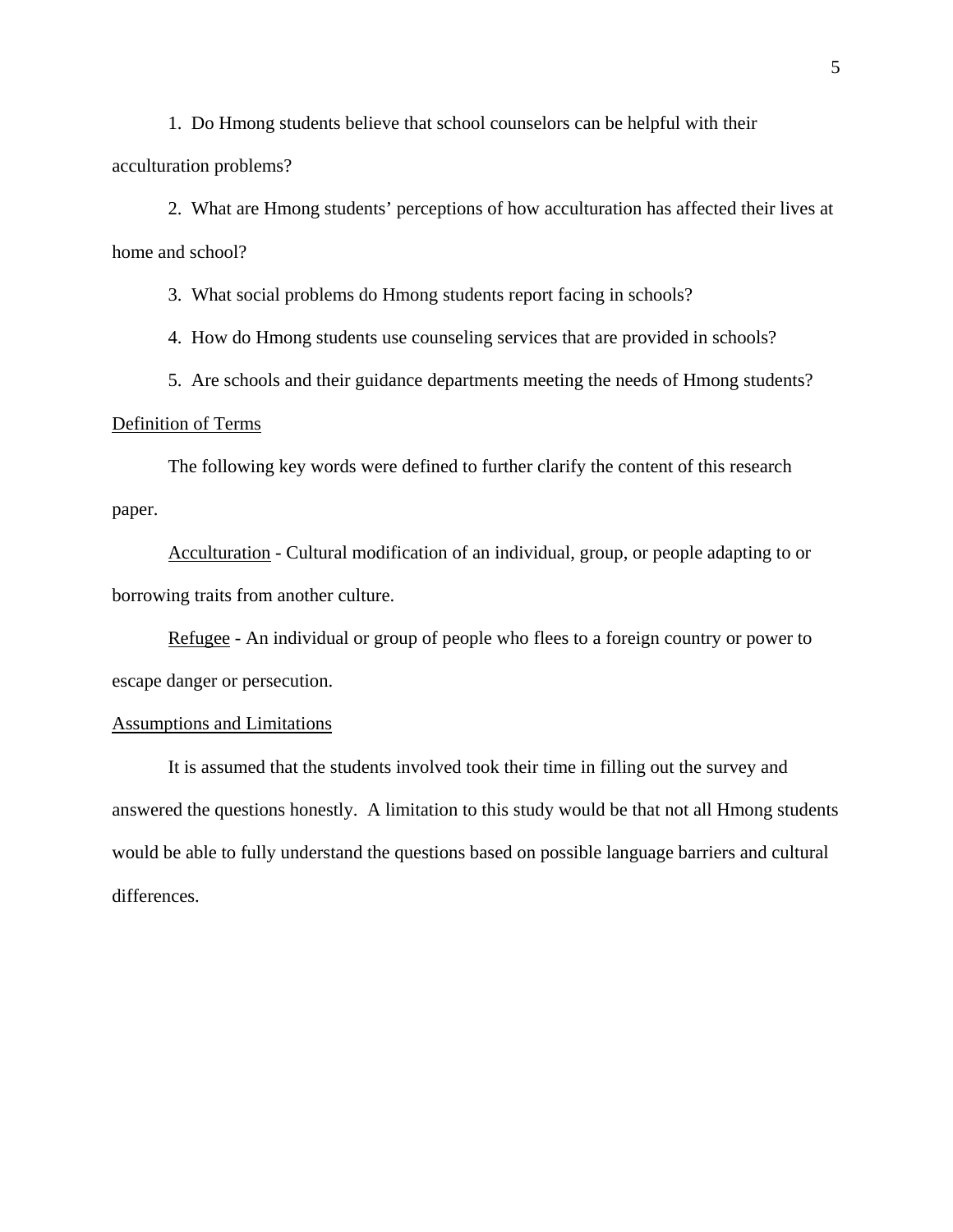#### CHAPTER TWO

#### Review of the Literature

 This chapter will include a discussion of the historical background of the Hmong people, followed by a discussion of the Hmong family and cultural system. In addition, this chapter will then look specifically at issues faced by Hmong students and their family. The chapter will conclude with a discussion of what research has discovered about Hmong students and what types of education can effectively help them to overcome the struggles they face.

#### Historical Background

 Four thousand years ago the Hmong people lived in central Asia where they eventually migrated to south central China (Shade, 1997). By the nineteenth century, they started to settle in areas now known as Thailand, Vietnam, and Laos. The highest concentration of Hmong people was in Laos, where they lived in small villages throughout the countryside. Most of the Hmong families lived in agricultural farming communities where they practiced "slash-andburn" farming techniques (Shade, 1997). Vang Pobzeb (2001, n.p.), an expert on the Hmong culture, stated that "the Hmong people are known as 'Miao' or 'Meo' which is considered a derogatory name by the Hmongs. Hmong means 'free people or human being'." The Hmong people had a reputation for having a good work ethic and strong family ties. They took great pride in their freedom and independence.

 With a history that dates 4,000 years ago, the Hmong people lived relatively peaceful lives until the 1900's and more specifically the Vietnam War. During and after the Vietnam War, the Hmong people's lives drastically changed. John Neira (1995) stated in his research that there were six stages that led up to the Hmong resettling in the United States. These six stages were: the Laos penetration stage, Laos traditional stage, Laos adaptive stage, Laos resettlement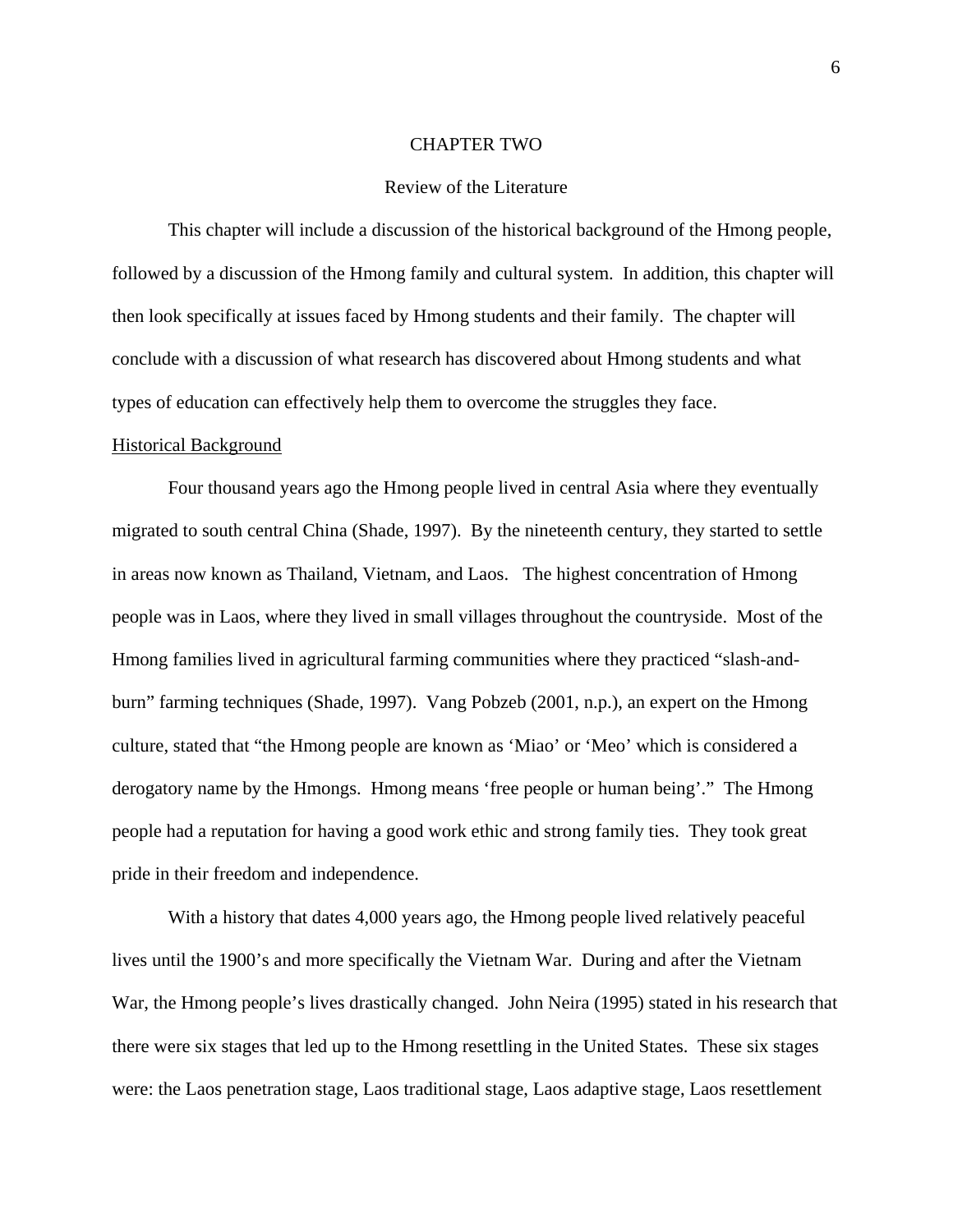stage, Thailand camp stage, and United States resettlement stage. Here is how Neira described each stage and what he found to be the most important events of these 6 stages.

 The Laos penetration stage was the first stage when the Hmong first settled in the Laos and Thailand areas of Southeast Asia from central Asia. After establishing communities and villages in this area the second stage occurred.

 In the Laos traditional stage, the Hmong traded goods and services with the Laotian and Chinese traders. They stayed close to their homes and rarely left home to trade. They lived a simple life and were satisfied with where they lived and who they came into contact with in their community. Education did not have much importance.

 The third stage was the Laos adaptive stage. During this stage the Hmong started to get more involved with trading with people other than the Laotian and Chinese and with the local markets. It was at this point in the Hmong history that they first started to have formal education. The Laos government organized schools in Hmong villages. Some Hmong students had the opportunity to travel abroad to parts of Europe to receive a higher education. It was also at this time that Christianity was being introduced to the Hmong people.

 The fourth stage, Laos resettlement stage, was when the Vietnam War started to take place. During this stage, many of the Hmong had to resettle in refugee camps near military bases because of all the fighting that occurred near their villages. At this time they were introduced to modern technology and some began to speak English as a second or even third language. Education during this stage was beginning to become more structured, but as the war progressed, education became less of a priority.

 The fifth stage was the Thailand camp stage. During this time the Hmong people's traditional way of life changed and they were forced to leave their homelands. The Hmong had a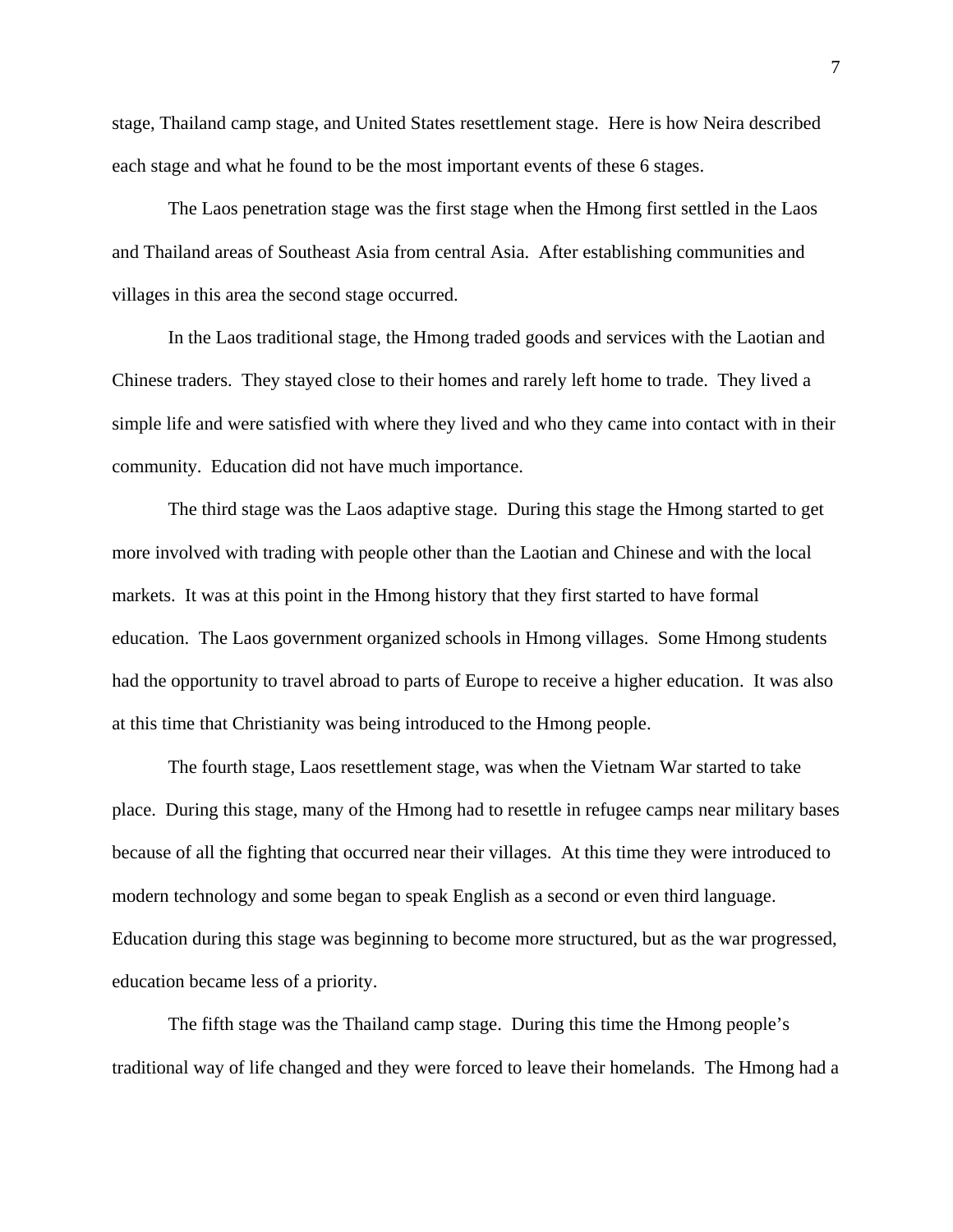new government to follow when they arrived in the Thailand refugee camps. Many families were torn apart and many family members died on the journey to Thailand. During this time some Hmong children went to Thai schools. It was in these schools that Hmong students started to learn formal English. This would prove to be extremely helpful when they started to live in the United States (Neira, 1995).

 The final stage is the United States resettlement stage. During this time some of the Hmong people came to the United States. Because the Hmong helped the United States military during the Vietnam War, the United States government said that they would protect the Hmong if they ever left the Southeast Asian area. This is the reason why the Hmong came to America. It was during this stage that many Hmong discovered that their traditional way of life would never be the same.

 By 1981 it was reported that about 51,000 Hmong lived in the United States. During the late 70's and early 80's, a secondary migration in the United States occurred. When the Hmong came to America, they were relocated throughout the country. This relocation was not healthy for the Hmong clan system, so many Hmong moved to be closer to family and clan members. Paoze Thao (1999), a historian of the Hmong culture, stated that there were two types of migration within the United States. The first was reunification migration. This type of migration was based on reuniting with family members. During this type of migration, a clan or family group who is following other Hmongs, is first resettled in a place far from the Hmongs they intend to rejoin. In these cases, plans to move are made as soon as contact is made with the original group (Thao, 1999). The second migration category is betterment migration. During this type of migration, the Hmong discovered that the United States was divided up into different areas and each area provided different services. The Hmong discovered which areas had better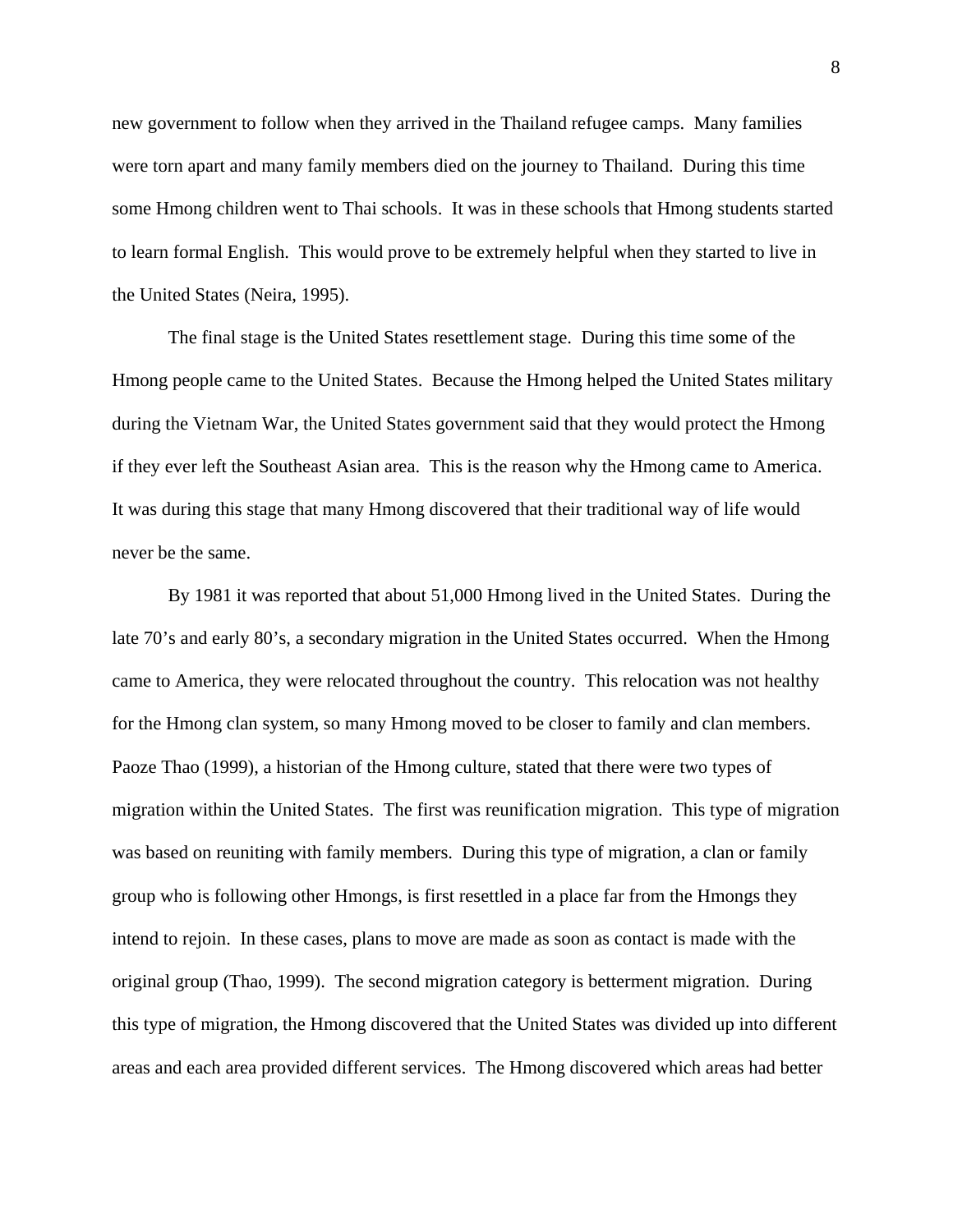services and moved to those areas so that they could receive those services. The most important social services they looked for were government assistance programs, training programs, and education programs (Thao, 1999). Dr. Vang Pobzeb (2001, n.p.) stated that "many Hmong Americans moved from California to Minnesota and Wisconsin and other states because of the problems of welfare reforms and unemployment problems." After this secondary migration, most Hmong lived in California, Minnesota, and Wisconsin.

 From 1975 to now the total Hmong population is 300,000. To this date approximately 80,000 Hmong people live in Wisconsin; 80,000 live in Minnesota; 70,000 live in California; and 70,000 live in the rest of the country. The Hmong people are a very small minority in the United States, and they are easily overlooked by many government agencies and political leaders. This in turn is one of many reasons why the Hmong people have struggled in their assimilation into American society.

#### Hmong Culture/Family System

 One major aspect of the Hmong culture that separates it from the many other cultures is its clan system. The Hmong society was based on the clans tracing their descent through the father, and is based on respecting the elders and ancestral ties (Flom, 1994). The Hmong clans are an extended unit of the family that includes all relatives on the male side. It is through the clan that disputes are settled and major decisions are made. Each clan has a leader who represents the clan and acts in its best interests. Currently there are 18 clans in the Hmong culture. All 18 can be found in the United States. The clans names are as follows: Fang, Hang, Her, Khang, Kong, Kue, Lo, Ly, Moua, Pha, Thao, Cha, Cheng, Chue, Vang, Vue, Xiong, and Yang (Pobzeb, 1992). The Hmong clan system provides the Hmong people with a sense of belonging or a social identity. It also acts as a mediator to resolve disputes that occur in the local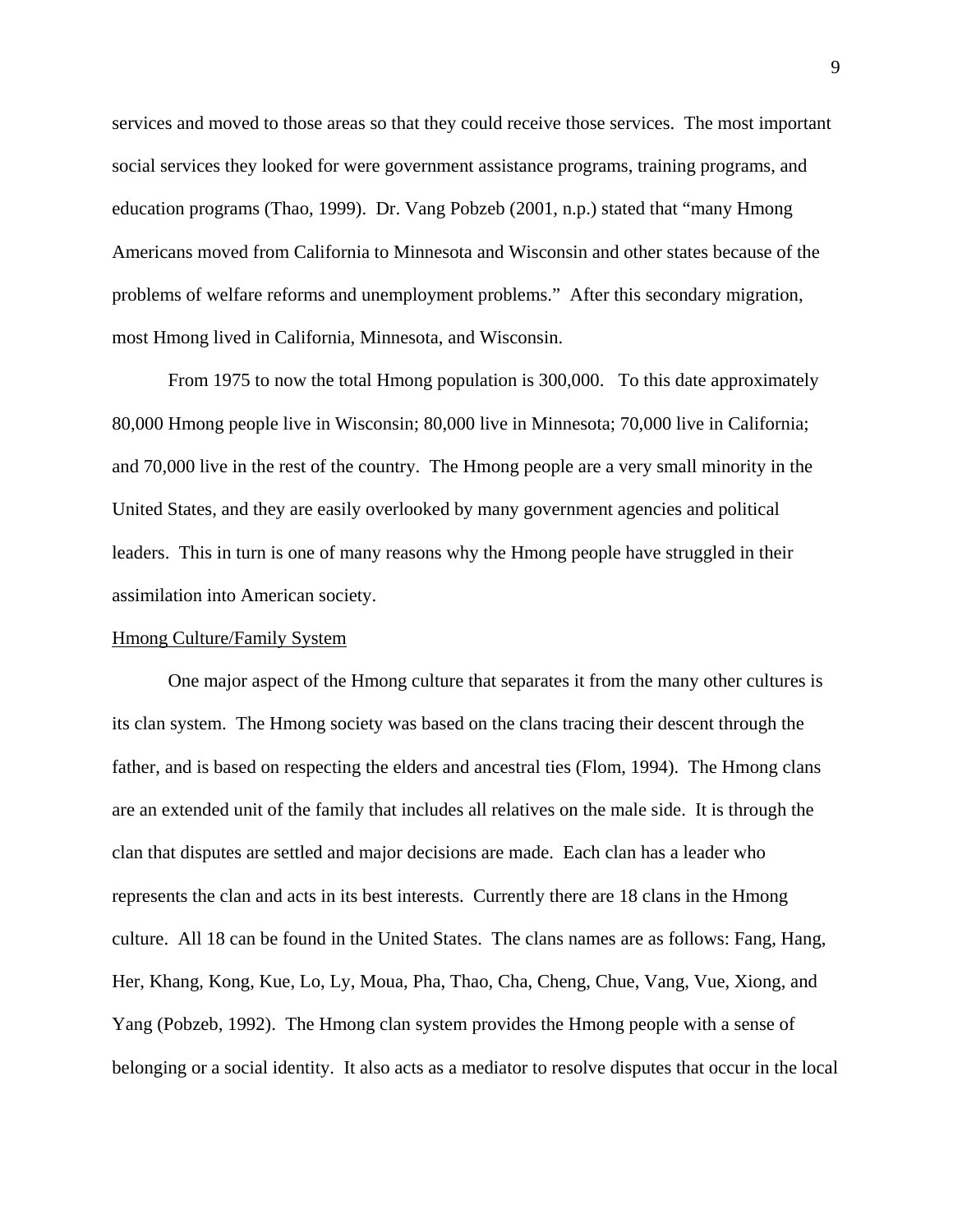community and it is used to make decisions that effect the whole community. Overall, it is a form of local government for the Hmong (Pobzeb, 1992).

 What helps to keep the Hmong clan system so effective is the traditional family structure. The family is considered the most important part of the Hmong culture. "Hmong culture traditionally has followed strict socialization practices, with an emphasis on conformity and following situation specific traditional customs or practices" (Shade, 1997, p. 111). Extended families living together are normal for the Hmong family. Respect is given to the elders and clan leaders and whatever they say is followed, even when it comes to personal decisions (Shade, 1997). Each member of the family has a role. The Hmong men typically are the laborers. They will farm and hunt for food and protect the family. The women stay close to home and take care of the family. In the Hmong family, boys are more favorable than girls. Also, girls and boys are not allowed to touch each other unless they are married. They are to remain separated at all times. The Hmong also have a traditional marriage practice that is used throughout the clans. According to Vang Pobzeb (1991, p. 6), "the purpose of the clan system is to maintain marriage systems." This shows how important and serious marriage is in the Hmong culture. The first rule when it came to marriage was that a Hmong person could never marry within the clan. They were to marry someone from another clan, and for Hmong families it was common practice to have arranged marriages for their sons and daughters. "When a man and woman marry, she leaves her clan and joins with his clan, with the husband being the boss of the family" (Flom, 1994, p.18). In many situations Hmong boys and girls are married by the time they are just beginning their teenage years. As soon as two people are married, they start to have children. It is for this reason that many Hmong girls are pregnant at a very young age. In the American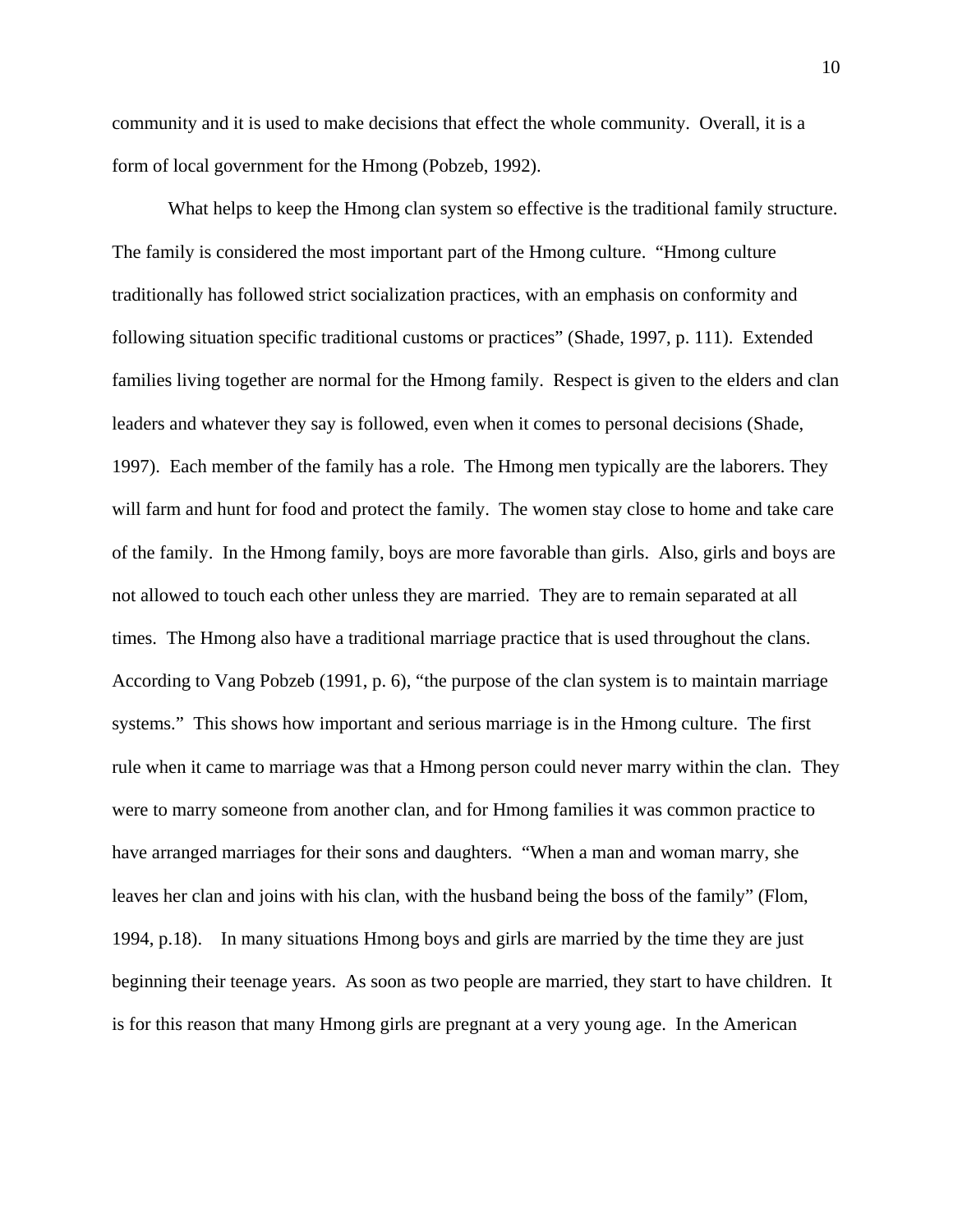culture, this would be seen as a bad situation, but in the Hmong culture this is normal and expected.

 Religion has also played an important role in traditional Hmong life. The Hmong retained a traditional belief system based on animism, ancestral worship, and shamanism (Trueba, Jacobs, & Kirton, 1990). Over time, some Hmong were influenced by other religions such as Christianity, Buddhism, and Confucianism. For those who believed in ancestral worship, it was accepted that there were spirits of family members and specific rituals were followed in honoring those spirits. Shamanism was an important aspect of this religion. It was believed that shamans had powers to cure sicknesses and to rid families of evil spirits. To this day many Hmong families still practice ancestral worship and shamanism (Trueba, Jacobs, & Kirton, 1990).

 Based on the information provided, it can be seen that the Hmong culture and family system is based on traditional rules and guidelines that have been followed for many generations. It is these traditions that have caused a lot of stress on Hmong families as they live in an American culture that is extremely different and less traditional. Vang Pobzeb (1992, p. 52) stated in his research that, "Hmongs tend to claim that the problems of family breakdown and divorce rates in America are directly caused by American cultural freedom and cultural determination." Women are faced with the biggest and most difficult decisions as they become changed by American culture. It is difficult for Hmong women, especially girls to choose between the traditional culture and American culture. Many Hmong girls do not want to have children as a teenager, they want to have boyfriends, and they do not want to stay at home and help with the household chores. "If young Hmong girls eventually acculturate to American society the traditional divisions of labor in the home will erode" (Chi & Park, 1999, p. 223).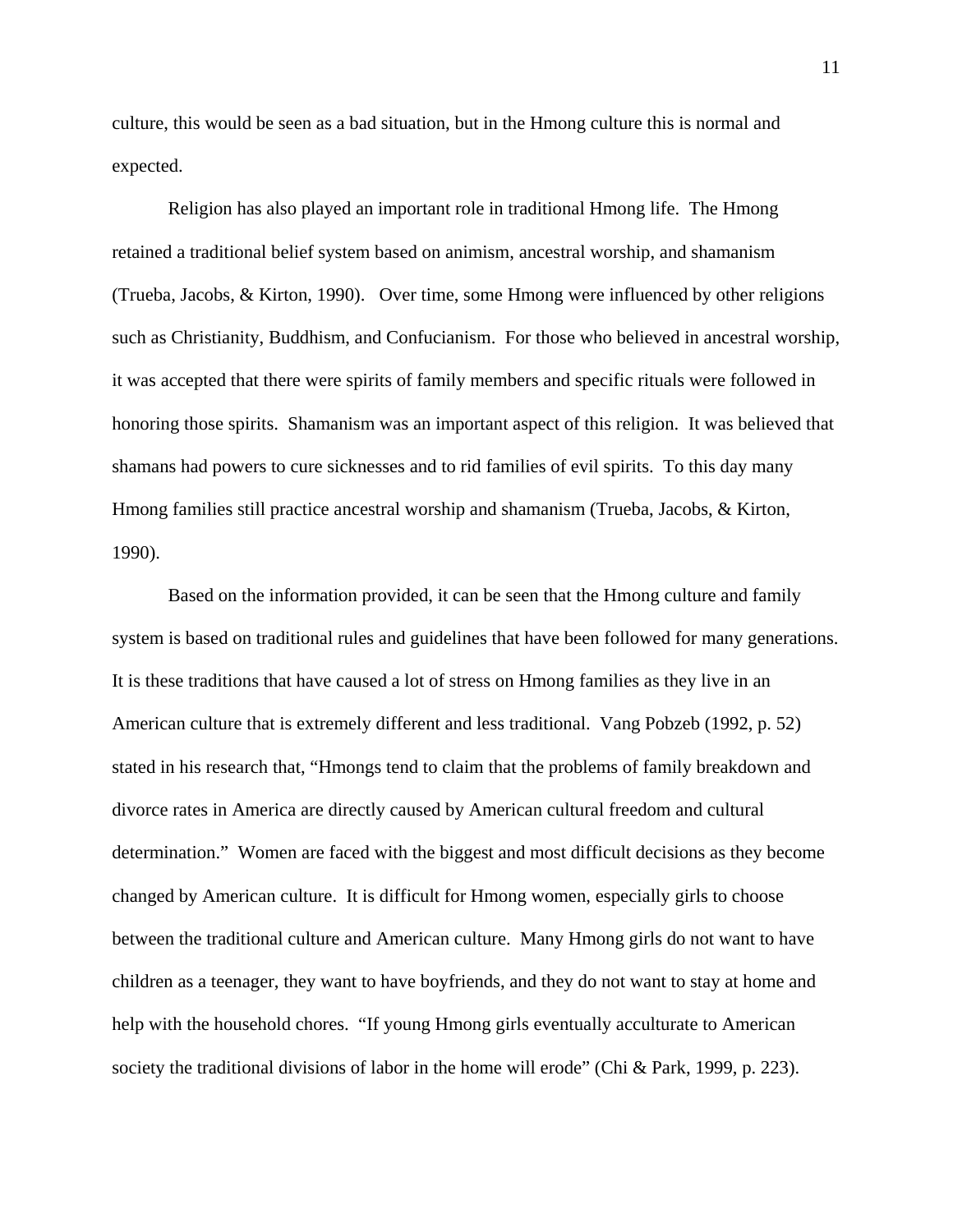Hmong students under the age of 20 have said that they feel torn between remaining loyal to Hmong values and having freedom to make personal decisions based on their lives and not the family (Shade, 1997).

#### Hmong Students in Education

 Education for the Hmong drastically changed when they relocated to the United States. The Hmong went from little or no education to a free and complicated educational system. Most of the Hmong people were farmers when they lived in Laos so a formal education was not needed. The few Hmongs who were wealthy and lived near larger cities were able to provide a formal education for their children. According to Meyer Weinberg (1997, p. 184) in his book *Asian-American Education*, he stated that "the wealthier Hmong were able send their children to schools located in large cities or to be taught by private tutors in the absence of local schools." With little formal education, the majority of the Hmong people struggled in their adjustment to life in the United States. For Hmong children, the American school system was a world they had never encountered. Issues that Hmong students face in school are language barriers, different learning styles, cultural differences, and the structure of the American education system.

 The biggest obstacle Hmong families must overcome in the American educational system is the language barrier. According to one expert in the field (Thao, 1999, p. 87) "the language barrier continues to impact the rate of adjustment for the Hmong at all levels." The Hmong language is considerably different than the American language. Specifically, the major differences are that the Hmong language has fewer verbs, synonyms, and words (Shade, 1997). There are some things in the American society that the Hmong have no words to use to describe. According to Weinberg (1997), it is reading comprehension, reading vocabulary, and spelling that the Hmong have the greatest difficulty. One of the main reasons for these problems is that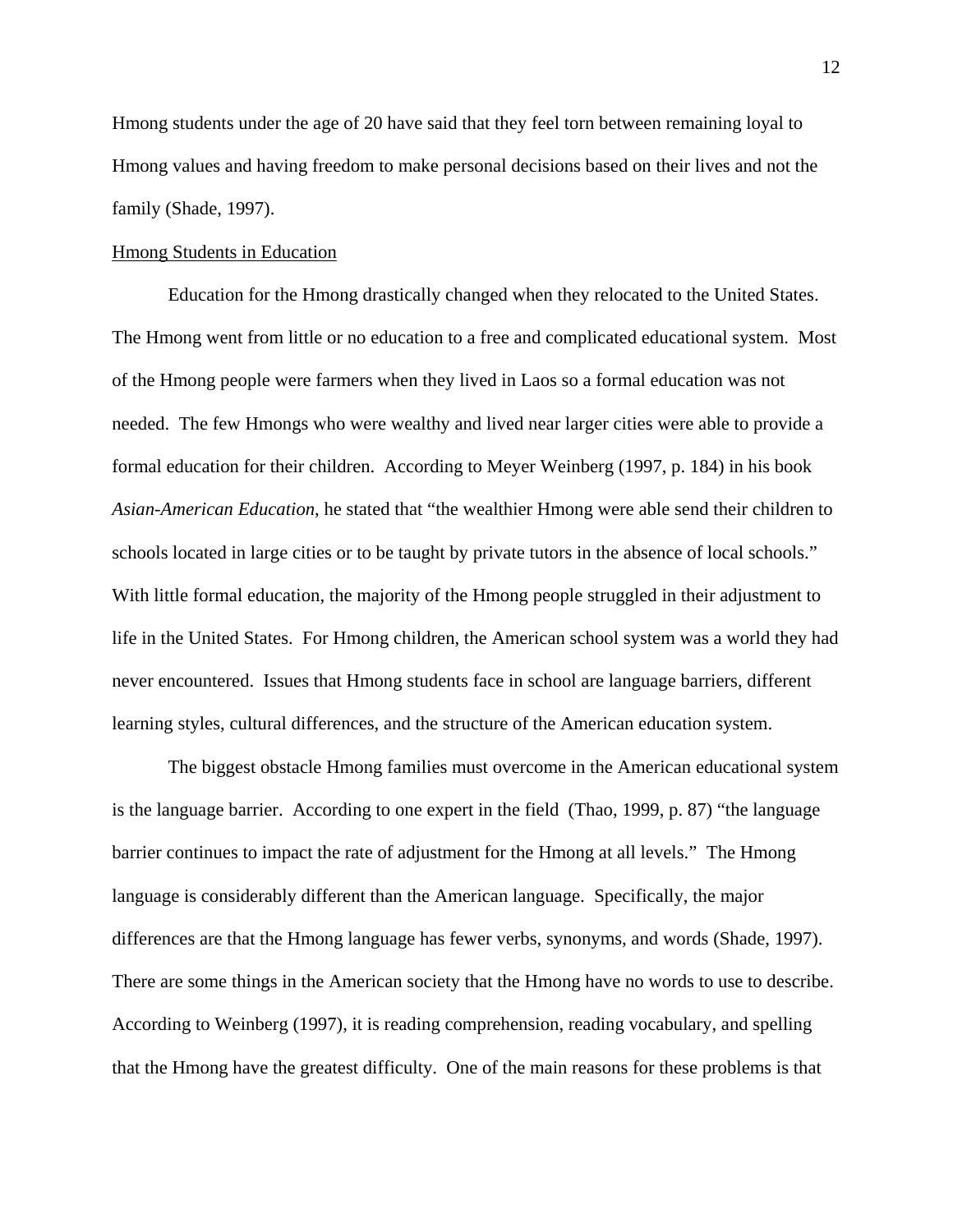the Hmong language never had a written form until the 1900's. "Between 1952 and 1964, four writing systems were created in Laos" (Weinberg, 1997, p. 194). This means that many parents and grandparents never grew up knowing how to read and write, and even if they did, there were four different styles they could have learned. Acquisition of the English language is critical to their adjustment to our society, their acceptance of new values, and their participation in public life (Trueba, Jacobs, & Kirton, 1990). Many of the Hmong students in the schools are second or third generation students, so language is not as difficult as it was in the past for their parents or grandparents. However, Hmong students are now faced with a different challenge. They must act as interpreters for their own parents. According to Trueba, Jacobs, and Kirton (1990, p. 10), "this forces bilingual children into a position of adult responsibility in making economic, social, medical, and other difficult personal decisions." Parents who do not know English feel that they have to stay behind the scene and obtain information through their children. This type of situation can cause problems because the traditional family structure is challenged and even destroyed, causing considerable tension in the family (Thao, 1999). The parents feel that they are in an inferior position with their children, which is completely opposite of their culture (Chi & Park, 1999). Instead of getting involved in their child's education, many parents choose to avoid working with the school so they can avoid being embarrassed. Being interpreters for the parents also effects the student's attendance at school. Whenever the parents or grandparents have doctor's appointments or special engagements in the community, they expect their child to come along to interpret. Some Hmong students are already struggling in school and cannot afford to be frequently absent (Thao, 1999).

 Due to living in a different culture and having specific expectations from their families, many Hmong students have different learning styles and act differently than other students in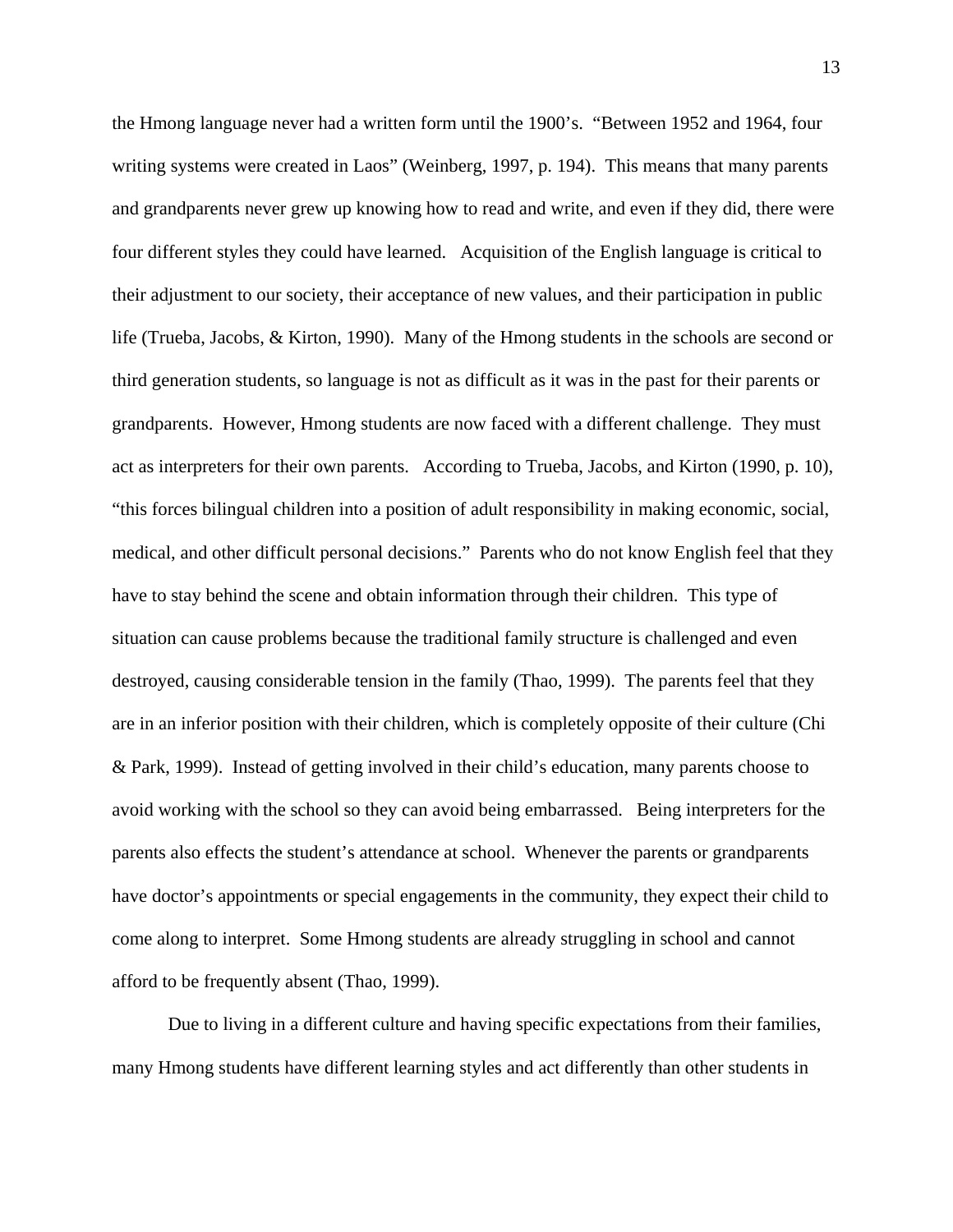school. According to Shade (1997, p. 214), "Hmong children have no preconceived ideas about school. They respect their teachers and try to please them but are confused by classroom procedures." The main objective of the American schools is to teach students to think things out for themselves. They are encouraged to ask questions when they are confused and it is all right to have a wrong answer to a question as long as you learn from your mistakes. The American schools also put an emphasis on competition and recognition (Thao, 1999). The Hmong culture has not provided the students with the tools necessary to succeed in the American school system. Hmong students are not accustomed to asking questions or being singled out. According to Chi and Park (1999), students are not encouraged to challenge the intelligence or knowledge of their teachers. The Hmong students are taught at an early age to respect and obey their elders. They have been taught to accept the teachings of adults and that silence is respectful. Questioning their rules and authority would be extremely disrespectful and the students would be severely punished (Shade, 1997). However, in the American schools, this type of behavior is sometimes tolerated and the punishment is less severe or non existent. According to Trueba, Jacobs, and Kirton (1990, p. 75), "as Hmong students try to adjust to school, while at the same time trying to maintain their attachment to home values, they often feel divided and unable to coop with demands from either school or home."

 Parent expectations of schools is another issue that effects Hmong students. According to Shade (1997), "parents may have attitudes and values toward schooling that are at variance with those of the American school." Meyer Weinberg (1997) supported that statement when he stated that in the Hmong culture "educators were regarded as the children's 'second parents' and that they are responsible to educate 'the whole child' including their children's behavior." Many Hmong parents do not understand or feel that they should be a part of their child's education.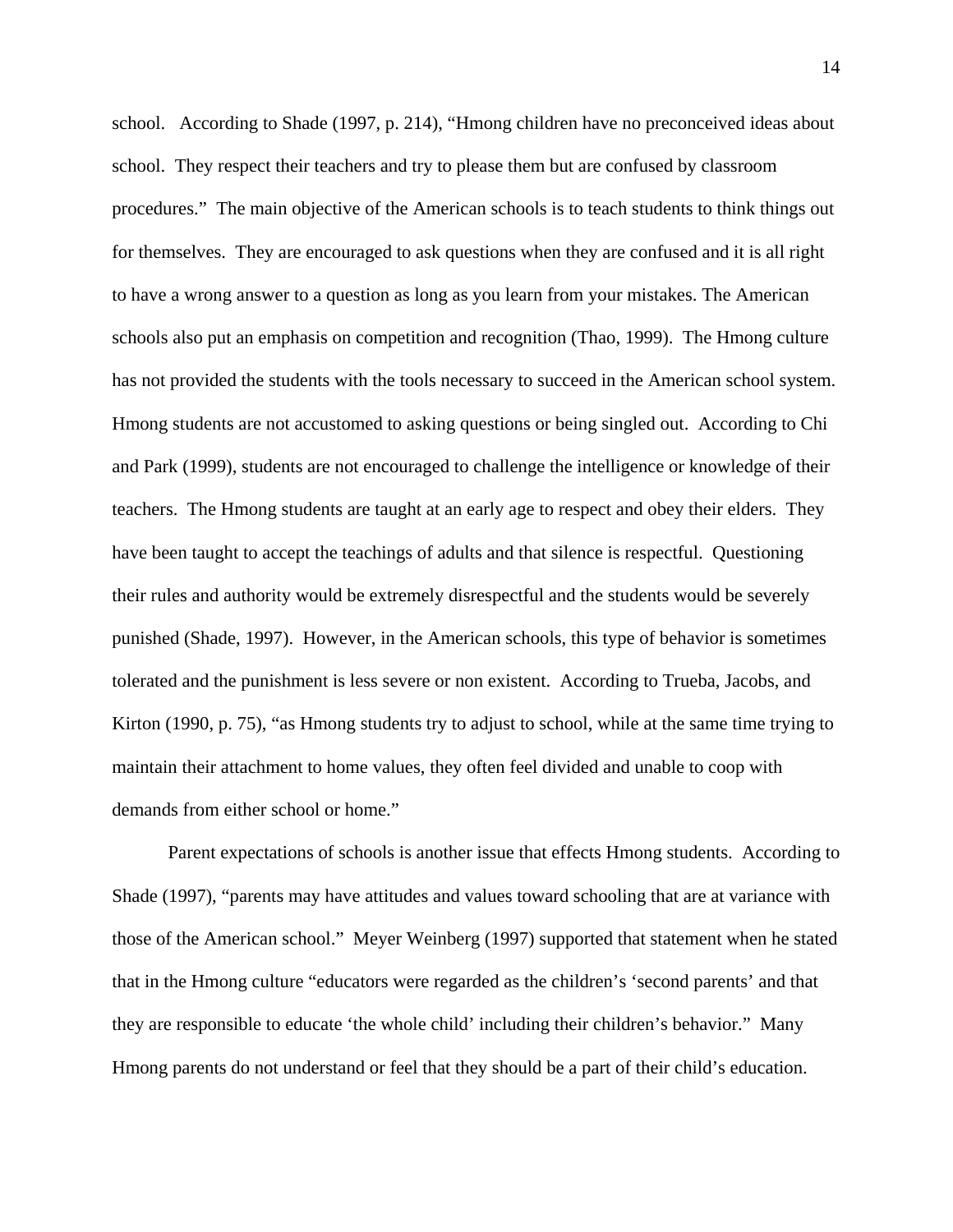Also, many Hmong parents never had a formal education themselves so even if they did want to help their children, they would not know how. "Parents cannot help their children with school assignments and so Hmong children are left to strive for themselves" (Thao, 1999, p. 96). Hmong parents also have different expectations of their children than other parents. Trueba, Jacobs and Kirton (1990), stated in their research that Hmong parents expect their children to be advocates - questioning, complaining, and fighting for adequate care in schools. Some Hmong students are left to fight for themselves, while other students find more support from their parents. One way to increase Hmong parent involvement in school would be to have them share their culture with teachers, staff, and students. Another solution would be to hand out information on how they can help their children in the educational process that was in their native language (Trueba, Jacobs, & Kirton, 1990).

 Another issue that Hmong students encounter in school is that many schools and educators do not know how to relate to Hmong students or meet their needs in the classroom. Trueba, Jacobs, and Kirton (1990, p. xi), found in their research that teachers felt ill prepared to change their teaching style and curriculum in order to accommodate Hmong students. Some teachers feel that they would have to completely change their style of teaching to meet the needs of Hmong students, and most are unwilling to change. Another issue that Hmong students must overcome in the schools is segregation. According to Shade (1997), there are two types of segregation: academic and social. Academic segregation occurs when students are placed in English Proficiency programs (LEP) and English as a Secondary Language (ESL) programs. The focus of the LEP and ESL programs is on the students' ability to speak and comprehend the English language so that they can be successful in schools. However, in some schools this is considered a place to put Hmong students who might speak fluent English, but struggle in class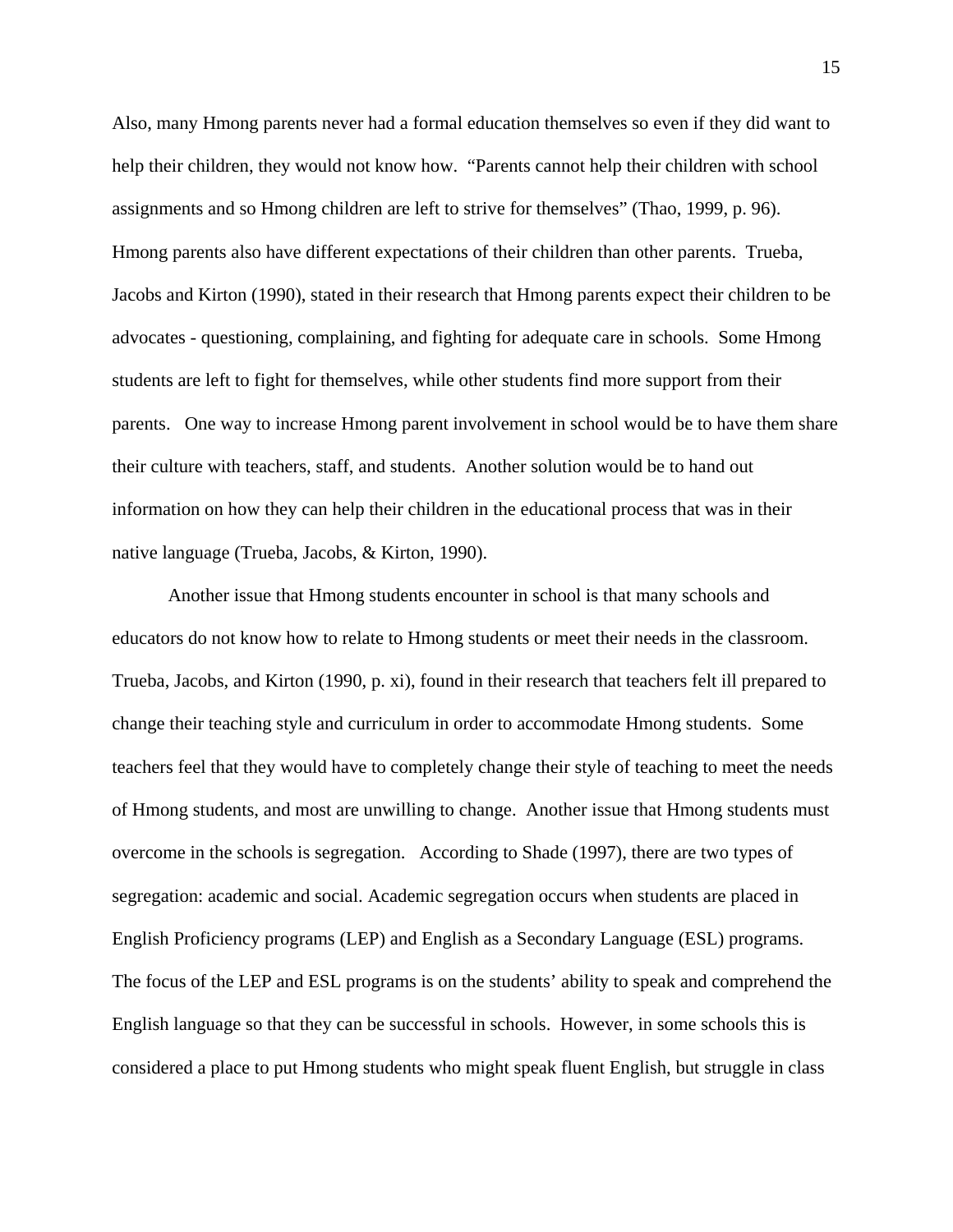due to other reasons. These reasons would include cultural differences such as not speaking in class, not socializing with other students in school, or not understanding how to function in a classroom. Socially, Hmong students are segregated when they are placed in the regular classroom, but isolated from American classmates. According to Shade (1997, p. 214), "despite enrollment of Hmong students in regular classes, the within-classroom social contact between American students and Hmong students can be severely limited, due partly to language and partly to cultural differences." Also, many Hmong students are misunderstood by other American students due to social stereotypes and biases that American students bring from home. Putting Hmong and American students in the same classroom does not guarantee that there will be increased social interaction between students. Trueba, Jacobs, and Kirton (1990, p. 15) stated in their research that "the most important function of schools, that of socializing youth into American cultural values and preparing them to play a role in society has become more demanding and difficult."

 Schools and teachers who have found success in working with Hmong students have changed their curriculums and teaching styles to meet the needs of Hmong students. The instructional contents include more cooperative learning and visual and hands-on activities (Chi & Park, 1999). Cooperative learning is effective with Hmong students because they are brought up in a family structure that is cooperative in nature where everyone has a role and job to do in the family. Visual and hands on activities work well with Hmong students because Hmong students are taught by their families through demonstration and example. Finally, teachers and schools who have been successful in working with Hmong students have found that Hmong students respond to encouragement rather than to personal recognition (Shade, 1997).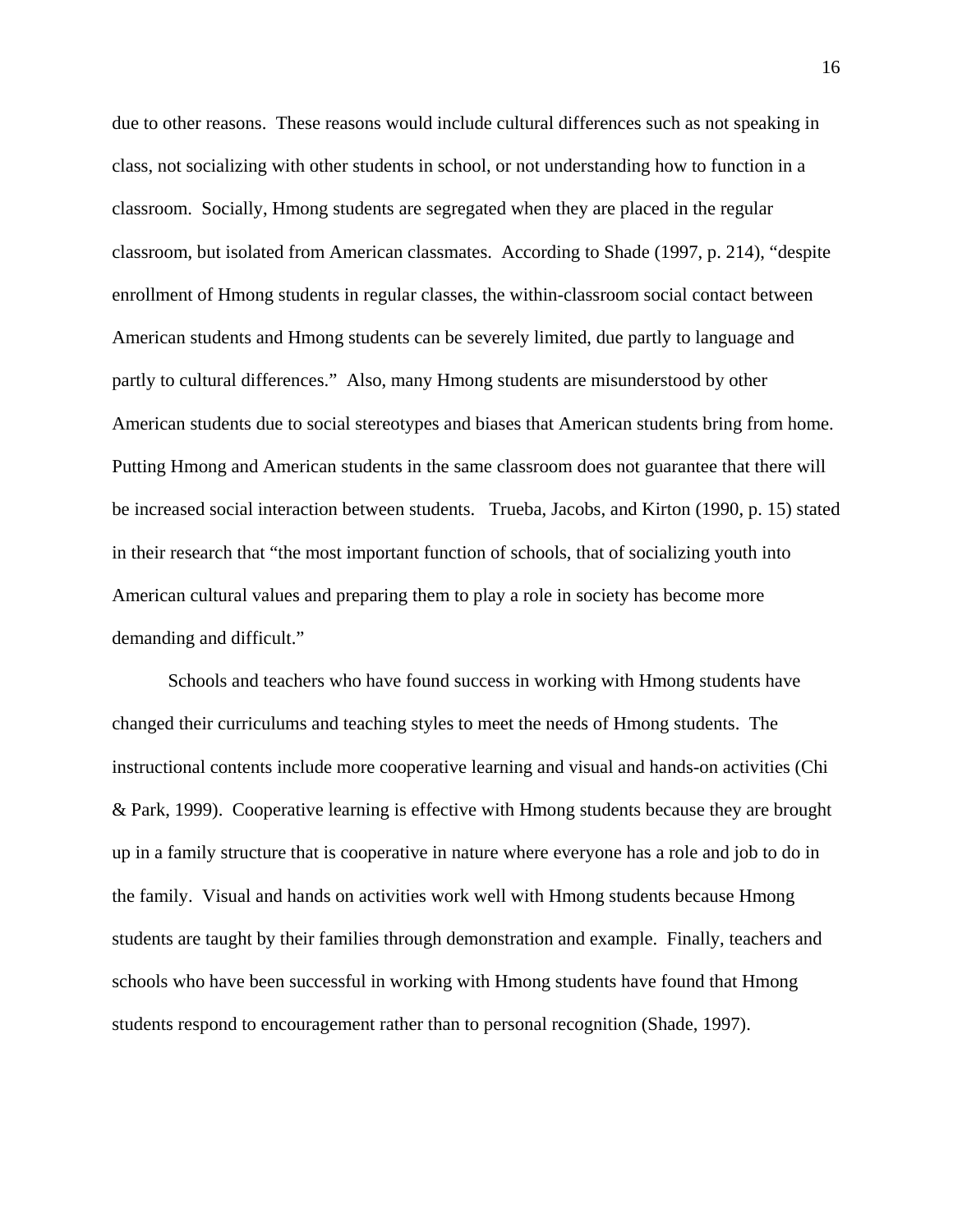Chi and Park (1997, p. 224) stated, that "living in a host culture with different values, codes, and acceptable behaviors, the Hmong youth find themselves caught between 2 cultures." The Hmong youth have a difficult task ahead of them in trying to combine their Hmong culture with the American culture. As Paoze Thao (1999, p. 93) stated, "there is an adjustment process where some students compare their own ethnic cultural ego with aspects of the American culture ego to form a new 'hybrid ego." Some Hmong students are finding that their families accept these changes while others discover that it will not be accepted by their elders. No matter what direction the Hmong people find themselves going, many understand that they have come to the crossroads and what direction they choose will affect the direction in which their lives will go.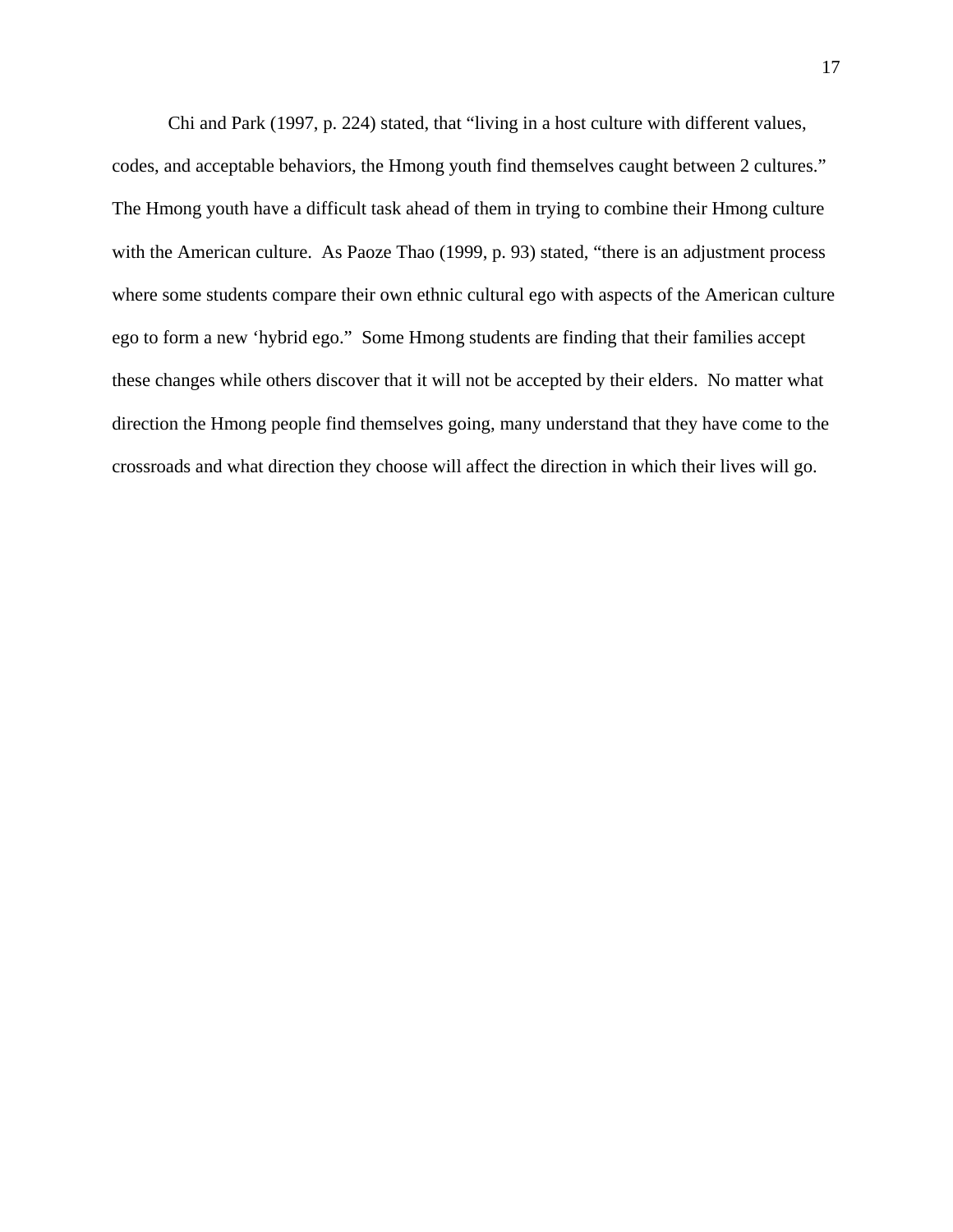#### CHAPTER THREE

#### Methodology

#### Introduction

 This chapter will describe how the subjects were chosen for this study, and the instruments that were used. It will also explain the data collection and analysis procedures. The chapter will conclude with the study's limitations.

#### Subject Selection and Description

 The subjects of this study were 7th and 8th grade students in the Eau Claire School District. Forty students were stratified randomly selected from one middle school's choir classes in the city of Eau Claire, WI. Twenty Hmong students were selected from each grade level. Half of each set of 20 were male and the other half were female. The school's principal was contacted and approved the study prior to contacting students and families. Students were allowed to quit the study at anytime and the students' names remained confidential and were not used in the study.

#### Instrumentation

 This researcher developed a survey to obtain specific information needed for this study. The survey was designed to collect descriptive information and was based on current research that was reviewed by this researcher. The questions were designed using a Likert scale and some short answer questions. The questions were made to be simple and easy to answer in a short amount of time. The survey consisted of 20 questions that gathered information about the students' age, daily routines in school, perceptions of the school's guidance program, and issues that deal with acculturation into the American culture. Because it was constructed specifically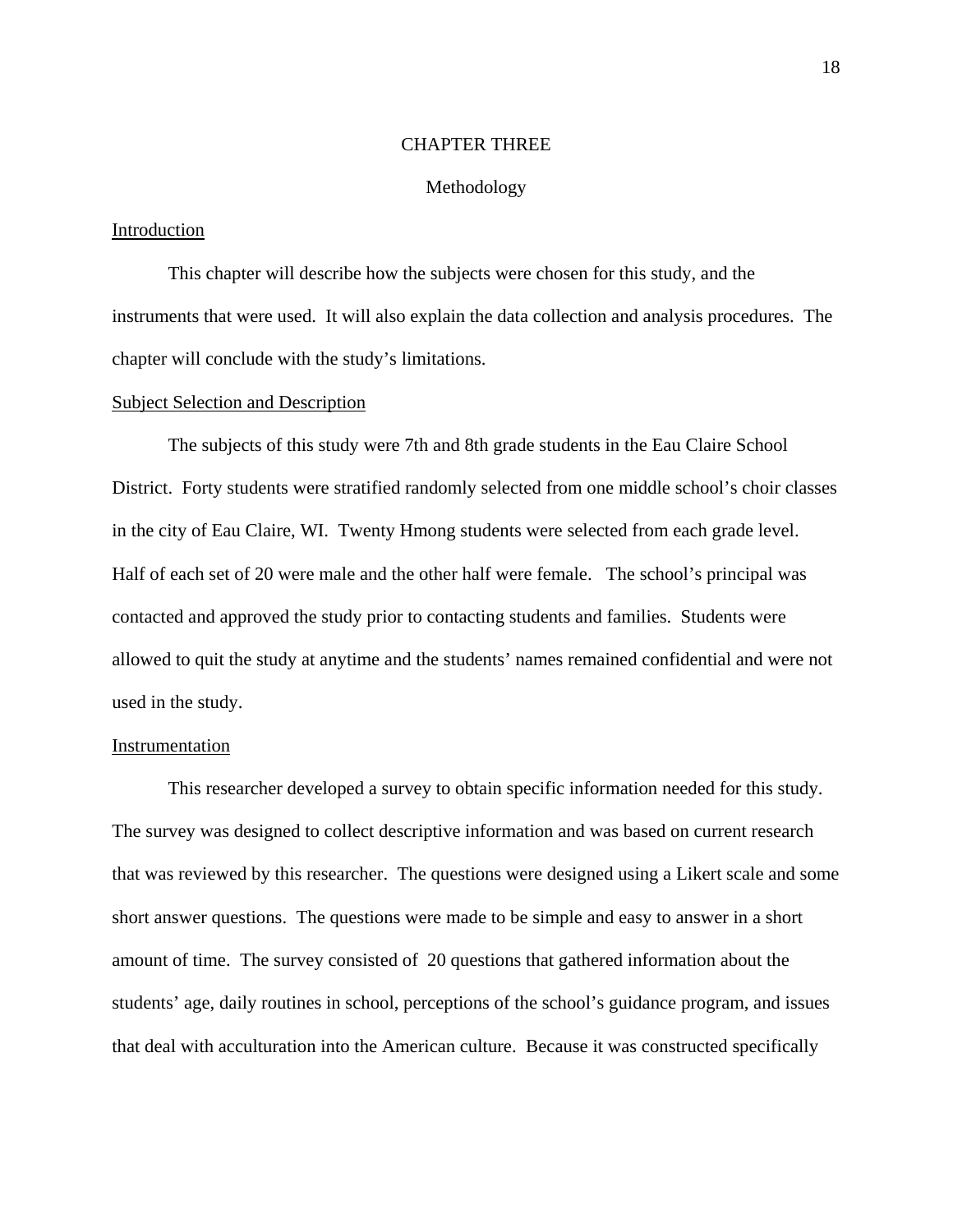for this study, there were no measures of validity or reliability. A copy of the finalized survey can be found in Appendix A.

#### Data Collection

 Permission to participate from the parents and the students who were stratified randomly selected was sought before the survey was distributed. This occurred during the Spring semester of 2004. Students were given the survey during the school day, once permission had been obtained from the school, parents, and students. The students were provided passes to come to the music area during the school's Primetime study period. They were put in a room together and were given as much time as was needed to complete the survey. The survey took approximately 15 minutes. Upon completion of the survey, students handed it in to the researcher and returned to their classes.

#### Data Analysis

 Descriptive statistics, using percentages and frequencies, were used to analyze the data. This information was then used to address the research questions.

 The chapters that follow will provide a presentation of the findings and discuss any conclusions based on the analysis of the results.

#### Limitations

 One limitation of the research was that the sample size was small, therefore limiting the ability to infer the information to other 7th and 8th grade Hmong students. Another limitation was that the survey does not have any measures of reliability and validity.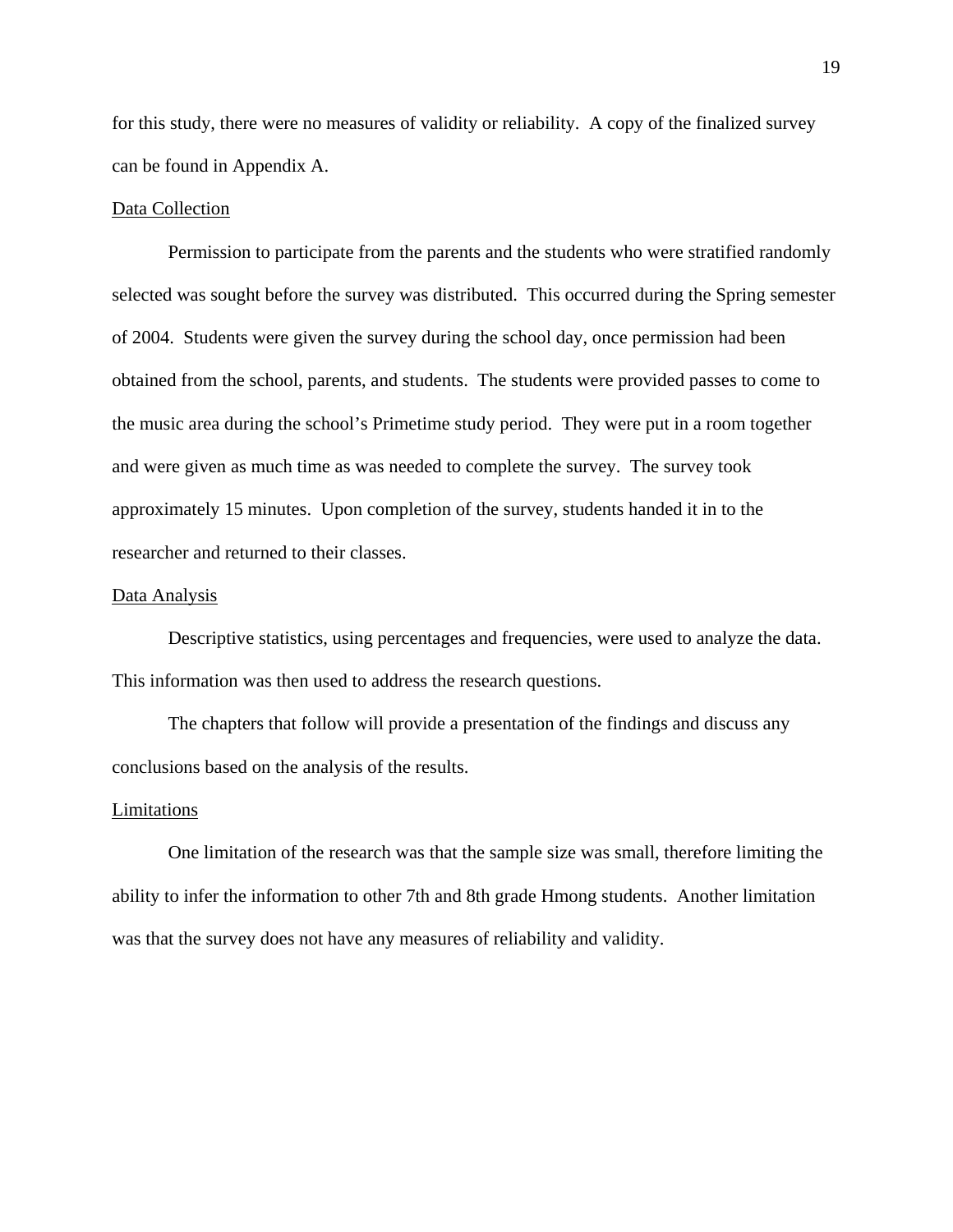#### CHAPTER FOUR

#### Results

#### **Introduction**

 This chapter presents the results of the survey that was taken by the 7th and 8th grade Hmong students at Delong Middle School in April 2004. The students took the survey during the school day at the same time. The survey collected information about the students' perceptions and knowledge of the middle school guidance program in their school.

 The first part of the chapter will discuss demographic information and item analysis. The chapter will conclude with the data collected to address the research questions.

#### Demographic Information

 There were 40 middle school aged Hmong students who were contacted to participate in the study. Twenty of those students were male and 20 were female. Of those, 35 students agreed to participate. This constituted a return rate of 87.5%. Of the 35, 17 (48.6%) were female students and 18 (51.4%) were male. There were 4 (11.4%) who stated that they did not live in a traditional Hmong household and 31 (88.6%) stated that they did live in a traditional Hmong household.

## Research Questions

 Research Question #1 - Do Hmong students believe that school counselors can be helpful with their acculturation problems? Item 5 on the survey addressed this question. The survey showed that 31 (88.6%) felt that their guidance counselor could help them with the acculturation issues that they were facing in and out of school. Of the 35, 4 (11.4%) felt that the guidance counselor could not help them with their acculturation issues. The students were asked to explain how they felt the guidance counselors could help them. The most common response was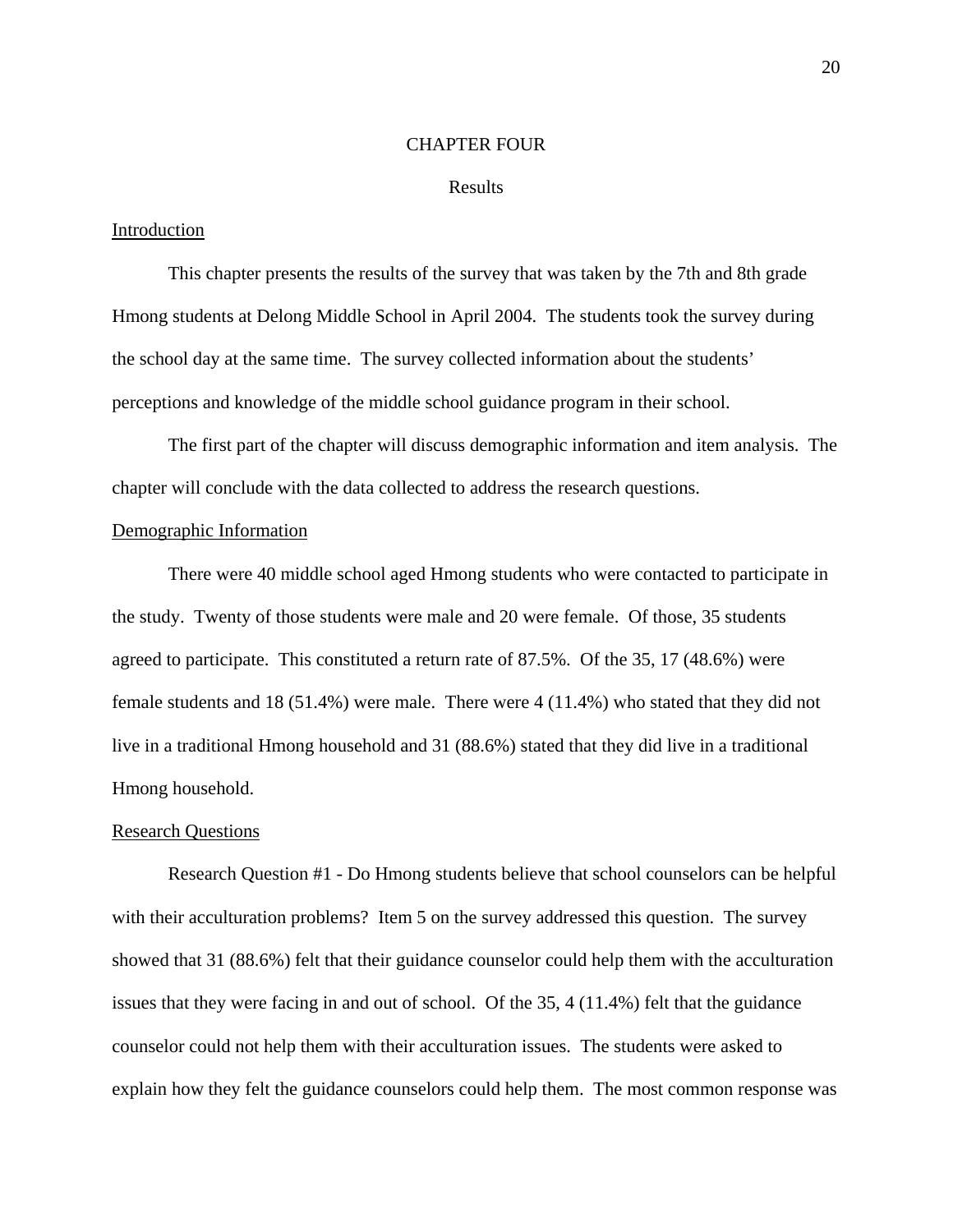that the counselors could give them advice on how to handle specific situations. These situations included how to talk to parents, deal with friends, understand issues they faced, being picked on, and how to handle different feelings that they had experienced. Another common response was that the counselor could help with scheduling issues. The explanations of the students who felt that the guidance counselor could not help them with acculturation issues were that the counselor could not speak Hmong, their family would feel embarrassed by what they might say, and that they did not have any problems that would need to be dealt within school.

 Research Question #2 - What are Hmong students' perceptions of how acculturation has affected their lives at home and school? Item 13 on the survey addressed this issue. Of the 35 surveys completed, 32 (91.4%) responded to the question. The question asked for the students to write their answer out in their own words. This resulted with the students responding to the question in many different ways. After seeing the responses, the researcher put the answers into four categories, which included language, no problems exist, social problems, and family and heritage issues.

 Of the 32 responses, 9 (28.1%) responded that the language barrier between the two cultures was the biggest obstacle that the students had to face when combining both the American and Hmong cultures. Most of these students stated that they had to speak Hmong at home and English at school. This caused problems because it was hard to remember words from both languages and some students spoke better in one language than the other. The students also felt that it was hard to pronounce new words they learned in school and that it was extremely difficult to translate the two languages when they tried to explain situations and assignments to parents and teachers.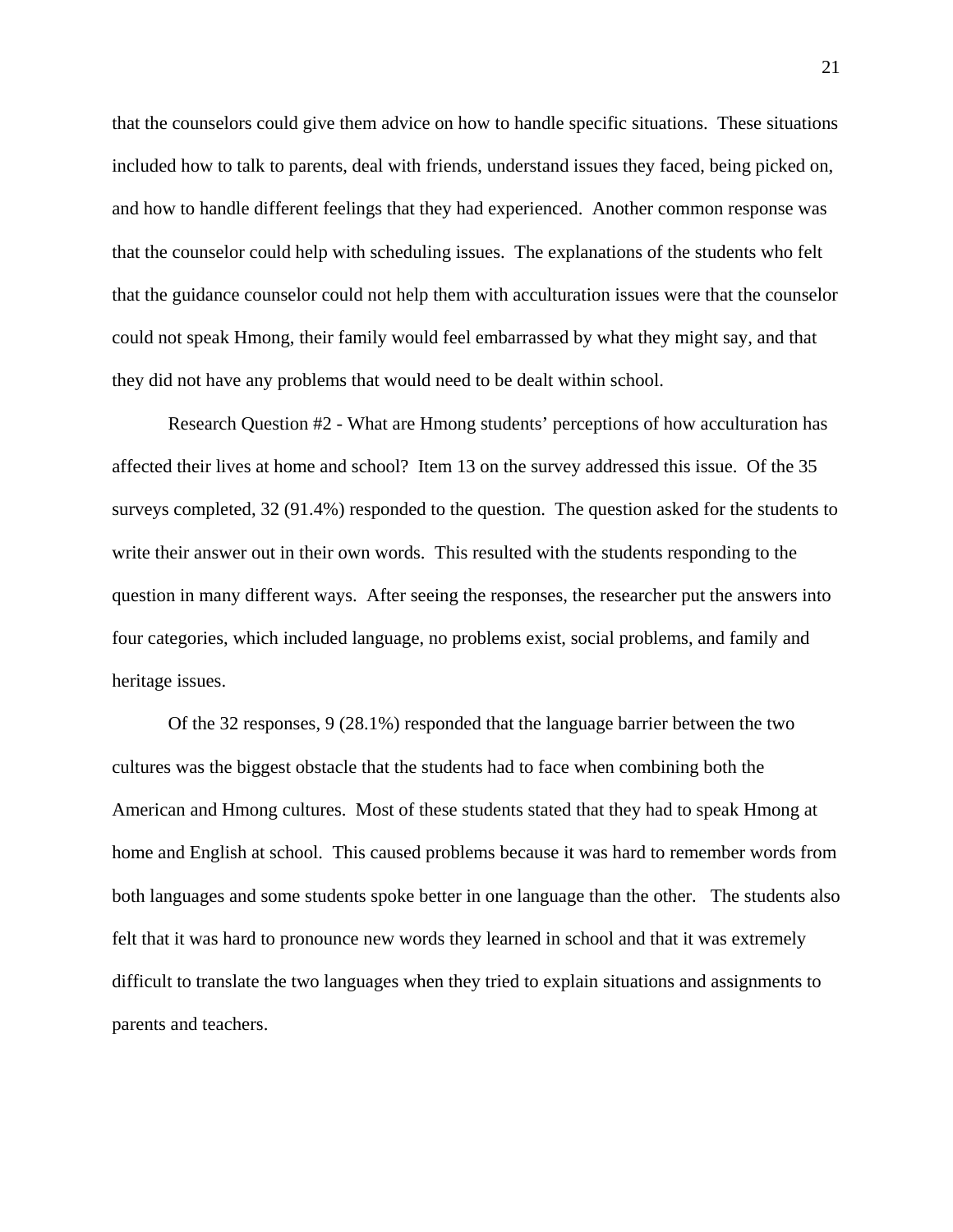Nine (28.1%) out of the 32 students who responded to this question stated that acculturation had not affected them at all when they had to combine both the Hmong and American cultures.

 Eight (25%) out of the 32 students felt that social differences were the biggest obstacle they faced when combining both cultures. Students described issues such as racism, dating, ethnic foods, friends who are different races, shyness, and how they communicate to teachers about problems they're facing. These students explained how they felt they were caught in the middle of the two cultures. They wanted to follow their Hmong culture and respect the duties they have with their families, but at the same time they wanted to participate in activities with other students. This is best explained when one student stated that "sometimes you are not Hmong enough for the Hmong and American enough for the Americans."

 Six (18.8%) of the 32 stated that they had problems with the expectations their family and heritage put on them. Students described issues such as getting freedom from their families, family and clan obligations, always having to participate in Hmong social events, and parents not understanding why their children wanted to fit in with the other students at school. Overall, these students felt that they where obligated to spend all of their free time doing things with their family and Hmong friends and they did not have the opportunity to do things that other students were doing.

 Research Question #3 - What social problems do Hmong students report facing in schools? Item 14 addressed this issue. Of the 35 surveys handed in, 34 (97.1%) responded to the question. The question asked for the students to write their answer out in their own words. Once again, this resulted with the students responding to the question in many different ways. After seeing the responses, the researcher put the answers into five categories, which included no

22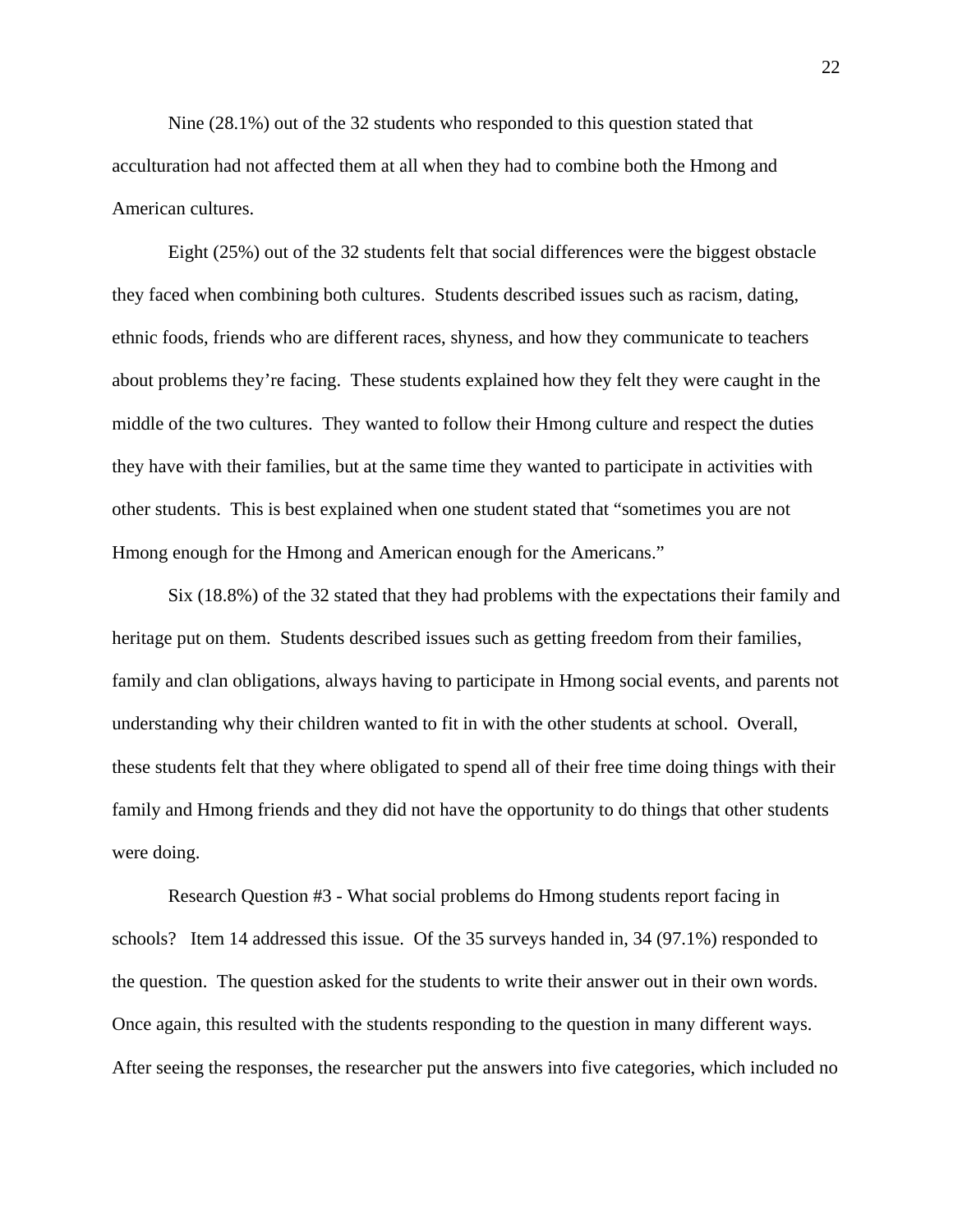problems, family expectations, language barriers, being different, and understanding the functions of the school.

 The results showed that the largest response out of the 34, was 10 (29.4%) who stated that they did not have any problems that were different than that of other students.

 The next most common response was 8 (23.5%) whose comments stated that their family life was an issue other students did not have to face. Students described issues such as traditions, sexism between males and females, marriage issues, showing their feelings, forced to do things they do not want to do, and having different expectations from their parents. These students' comments showed that they are struggling with keeping the old family/clan traditions and living a lifestyle that is the same as the rest of the culture their friends at school follow.

 Six (17.6%) of the 34 stated that language was something that other students did not have to face. Students described issues such as translating for their parents, speaking Hmong at home and English at school, not understanding English enough to do well in school, and having an accent.

 Being different was another category that 6 (17.6%) out of 34 Hmong students felt was an issue that other students did not have to face. Students described issues such as racism based on how they looked and talked, people making up words to make fun of them, and eating different food in the cafeteria. These students stated that because they did things differently and looked different, other students and teachers did not treat them as equals.

 The lowest response was understanding the functions of the school, which was 4 (11.8%) out of 34. These students felt that they did not fully comprehend why the school did things at times. Some of the students also stated that they did not understand the social rules of being friends with other students and the different interactions between students.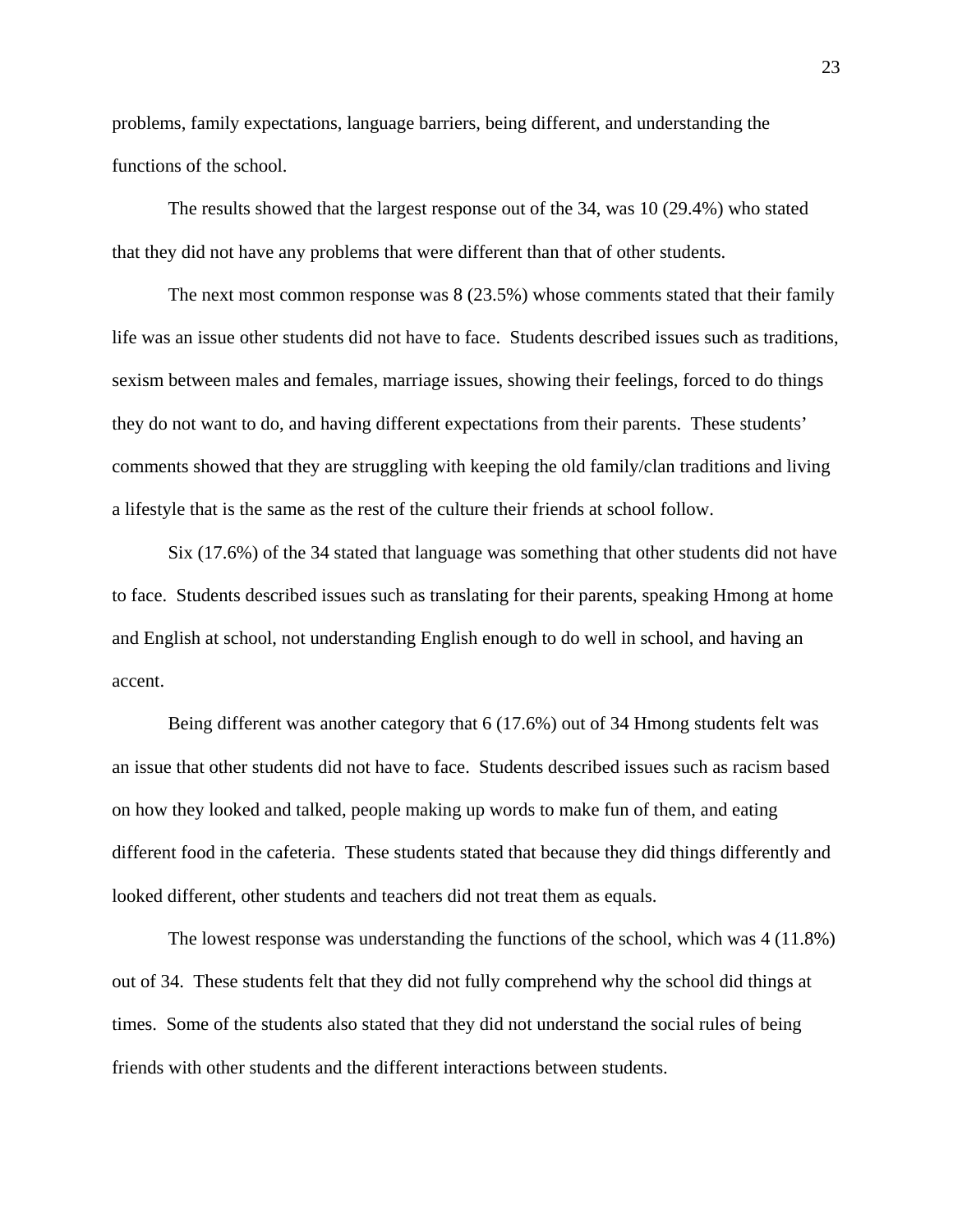Research Question #4 - How do Hmong students use counseling services that are provided in schools? Items 4, 4b, and 4c on the survey addressed this question. In item 4 the students were asked if they had ever visited the school's guidance counselor. Over 71% (n=25) responded that they had visited the school's guidance counselor. Almost 29% (n=10) responded that they had not visited the guidance counselor.

 Item 4b asked those students who had indicated visiting the guidance counselor, how many times they had visited. Of the 25 who responded they had visited, only 21 (84%) stated how many times. The results showed that the largest percentage, 66.7% (n=14), went 1-2 times. The second largest group, 23.8% (n=5), went 3 to 4 times. The third largest group, 5.7% (n=2), went 5 to 6 times.

 Item 4c asked for the reasons why the students visited the school's guidance counselors. The results showed the largest percentage, 57.1% (n=20), went for scheduling issues. The second highest group was  $11.4\%$  (n=4) for issues with friends. The third largest group was 8.6% (n=3) for school issues and the fourth largest group was a tie between family issues and personal issues which were both 2.9% (n=1). Racial issues and other were two categories that did not receive any responses.

 Research Question #5 - Are schools and their guidance departments meeting the needs of Hmong students? Items 6, 7, 8, 9, and 10 on the survey addressed this question. These items used a Likert scale that asked students to rate specific statements using strongly disagree, disagree, undecided, agree, or strongly agree.

 Item 6 asked if the students were satisfied with their school's guidance program. Thirtyfour of the 35 students who participated answered the question. The results showed that the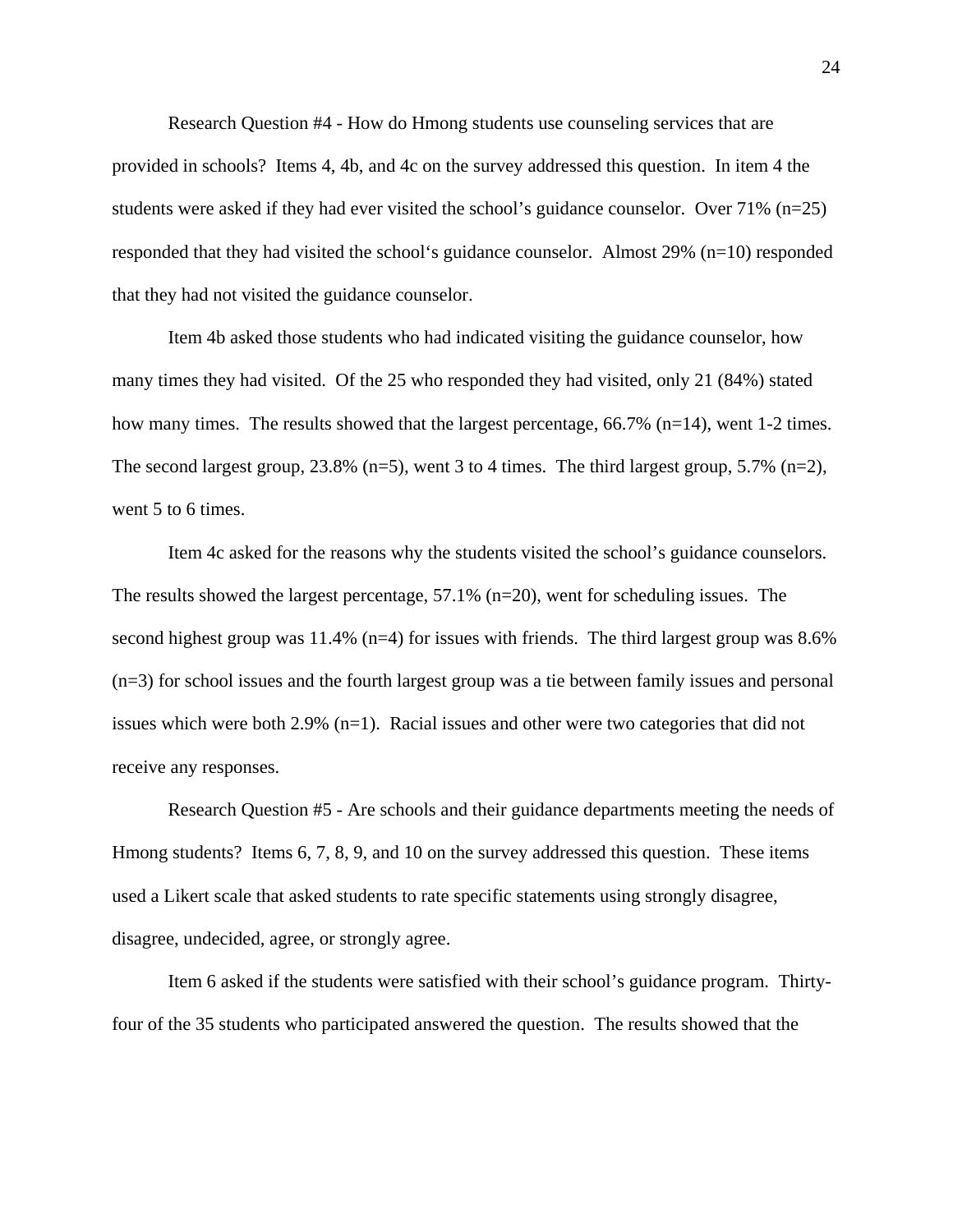largest percentage, 41.2% (n=14), agreed with the statement. The second largest percentage, 35.3 (n=12) were undecided, and the third largest percentage, 23.5 (n=8), strongly agreed.

 Item 7 asked the students if they understood the services that the school guidance program could offer them. All 35 students responded to this question. The results showed that the largest percentage, 45.7% (n=16) agreed with the statement. The second largest percentage, 25.7% (n=9), strongly agreed. The third largest response, 22.9% (n=8), were undecided, and the fourth largest response, 5.7% (n=2), disagreed.

 Item 8 asked if the students felt that the school's guidance counselors understood their needs and had the ability to help them through a problem. All 35 students responded to this question. The results showed that the largest percentage,  $45.7\%$  (n=16) agreed with the statement. The second largest percentage,  $31.4\%$  (n=11), were undecided. The third largest response, 20% (n=7), strongly agreed, and the fourth largest response, 2.9% (n=1), disagreed.

 Item 9 asked if the school provided helpful resources when they needed to deal with problems. All 35 students responded to this question. The results showed that the largest percentage,  $40\%$  (n=14), were undecided. The second largest percentage, 31.4% (n=11), strongly agreed. The third largest response, 22.9% (n=8), agreed, and the fourth largest response, 5.7% (n=2), disagreed.

 Item 10 asked if the students had people they could talk to in school besides the school counselor who they would feel comfortable talking to about their problems. All 35 students responded to this question. The results showed that the largest percentage, 40% (n=14), strongly agreed with the statement. The second largest percentage,  $28.6\%$  (n=10), agreed. The third largest response,  $22.9\%$  (n=8), were undecided, and the fourth largest response,  $8.6\%$  (n=3), disagreed.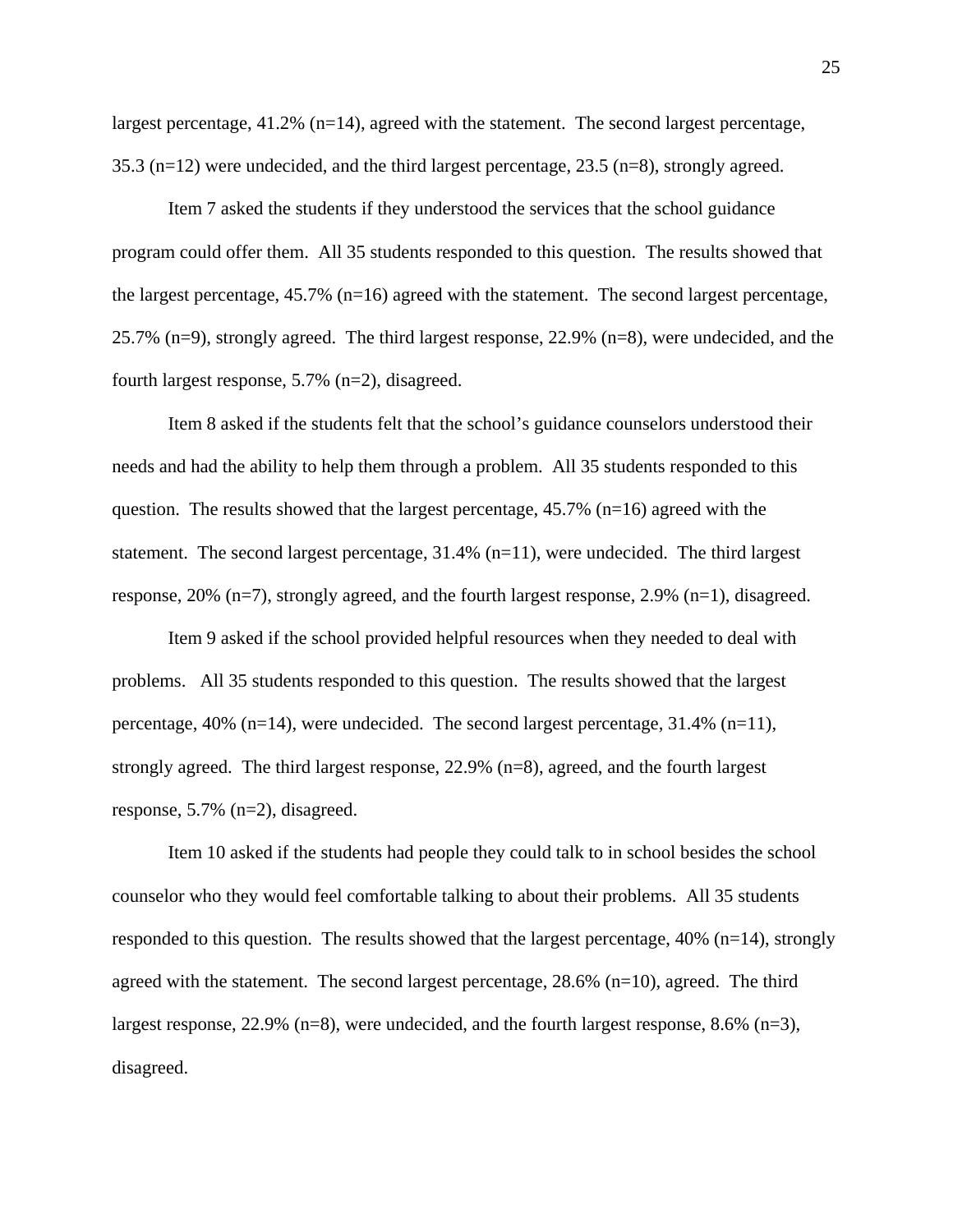#### CHAPTER FIVE

#### Summary, Conclusions, and Recommendations

#### **Introduction**

 This chapter will discuss the information reported in chapter 2 with the findings of the survey. It will also give conclusions to the findings and provide recommendations for further research.

#### **Discussion**

 The survey showed that the language barrier is an issue for Hmong students at school and home. The largest percentage of students, 28.1% (n=9), stated that language was a problem they faced when trying to live in both the Hmong and American cultures. Over 17% (n=6) also stated that the language barrier was an issue that they faced everyday in school. A student's response in the survey was (#13, 26 Appendix B), "Some of my problems are when I am home my family talks in Hmong and then I have to talk in Hmong because my parents don't talk much English. I have trouble talking in Hmong." Thao (1999) found that this is one of the biggest obstacles Hmong students and families must overcome in the American school system. The researcher (Trueba, Jacobs, & Kirton, 1990) also found that most Hmong students could speak and write in English at a level that would allow them to succeed in school, unlike their parents, who for the most part still cannot read or write in English. This difference between the students' and parents' understanding of English has led to a new problem the language barrier has created for students. Trueba, Jacobs, & Kirton (1990) stated that Hmong students now act as translators when their parents and the school need to communicate with each other. A student's response in the survey stated (#13, 15 Appendix B), "Like whenever my teachers try to talk to my parents and they don't understand." Another student's response stated (#13, 7 Appendix B), "that it is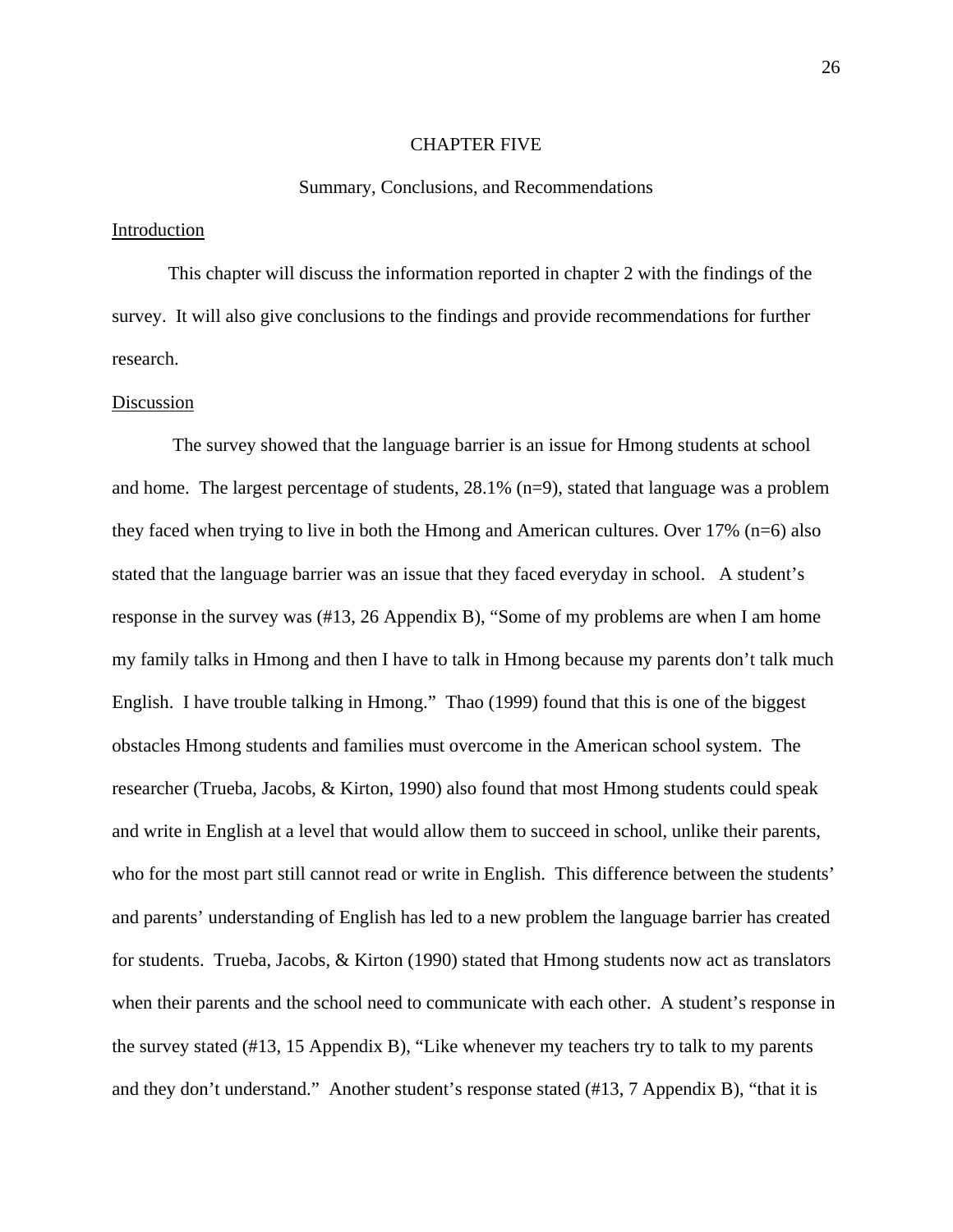really hard to translate." Students are being put in a position that is uncomfortable. By being translators they are put in a position that makes them equals with their parents and in some cases Hmong parents feel inferior to their own children. When this happens, some parents will typically get less involved with their child's education and the student will avoid situations where they need to translate for their parents. These types of feelings can lead to an unhealthy attitude and disinterest in school for both the parents and students.

 The students' responses indicated that they also have to overcome social differences in school. The survey showed that  $28.1\%$  (n=9) felt that social differences was the biggest problem they faced when trying to live in both the Hmong and American cultures. Shade (1997) found that the behaviors that are expected of Hmong students at home are different than the American culture the students live in outside of the home. The students' responses in the survey agreed with that statement. One student stated (#13, 20 Appendix B), "the Hmong culture and American culture are two different things, like for us friends are only for school, but in America, friends are everything." Hmong students are faced with having to walk that fine line between the two cultures' expectations. Some are successful, while others struggle. One student who is struggling stated (#13, 8 Appendix B), "Sometimes you feel lost. Like you do not fit in anywhere. Of course I have Hmong friends, but then I have white friends as well. Sometimes you're not Hmong enough for the Hmong and American enough for the Americans." Dating was another social issue that students reported as being difficult when living between both cultures. One student simply stated (#13, 13 Appendix B), "dating different races" as a social problem. Shade (1997) agrees with this issue as being a problem because in a traditional Hmong family, there is not a lot or any kind of dating allowed between students. Arranged marriages are not as common as they used to be, but the traditional belief of marrying Hmong is still felt by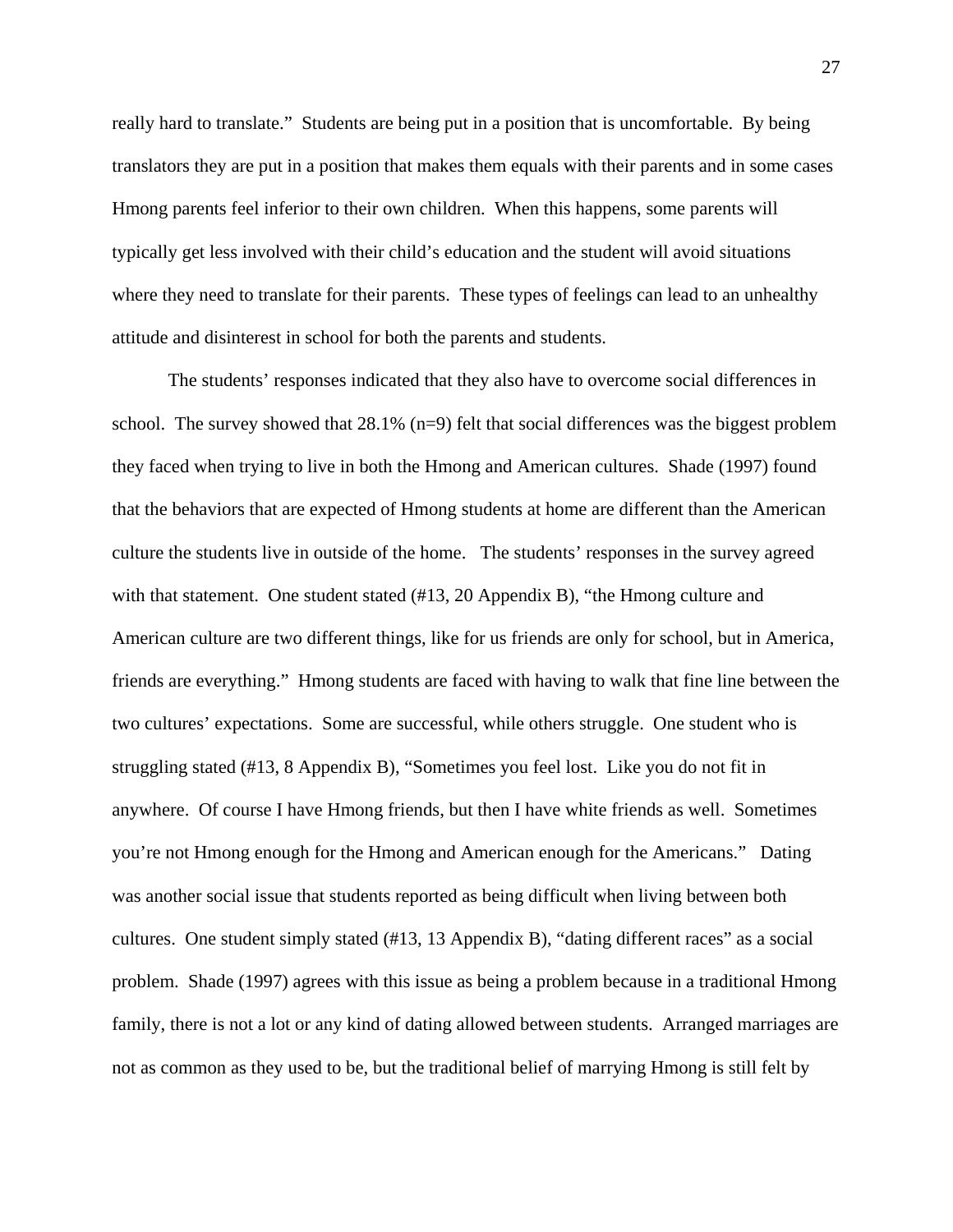students. The students' responses in the survey also stated that they must overcome racial issues. The students did not provide specific details on how racism has affected them, but is something that they are aware of and experience. American and Hmong cultures are so different, it is hard for people to accept these differences.

 The researcher (Shade, 1997) also found that Hmong families have different expectations of their children at school and home than most traditional American families. In the Hmong culture students are expected to participate in all Hmong celebrations and cultural rituals. Almost 19% (n=6) of students who took the survey agreed with the research when they stated that their family traditions and expectations caused problems for them when trying to live in both the Hmong and American cultures. When the students were asked what social problems they faced in school, 23.5% (n=8) stated their family life as the biggest problem. One student stated (#13, 14 Appendix B), "you want to go somewhere but you can't because a Hmong thing is going on at your house." Another student stated (#13, 33 Appendix B), "parents don't understand, they don't see why we want to do it or why we try hard to fit in." Thao (1999) found that many Hmong students are learning how to walk a fine line between the two cultures. They are being pulled in two different directions and they feel like they should be loyal to both. They want to respect their family's wishes and expectations, but at the same time they want to be like their friends.

 Though students still have many issues to overcome when living in two different types of cultures, the survey showed that things might be improving for the Hmong students. In questions #13 and # 14 of the survey, they were asked what problems they face in school and what issues they face when combining the two cultures. The most common answer for both questions was that they did not have any problems. For question  $\#13$ ,  $28.1\%$  (n=9) stated no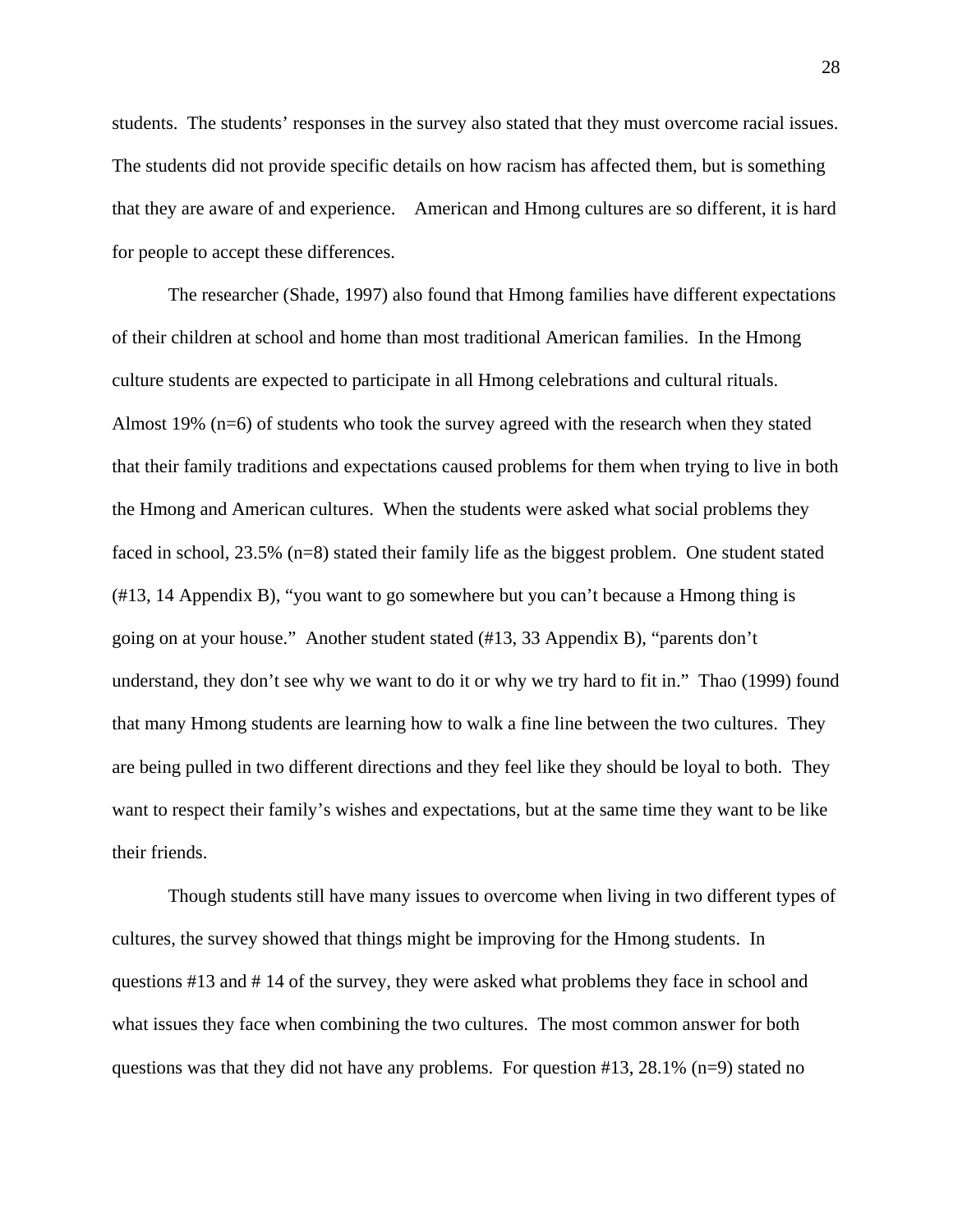problems existed and in question  $#14$ , 29.4% (n=10) also stated no problems existed. This indicates that Hmong students are starting to understand how to be successful at combining the two cultures. It may also suggest that parents and the school are starting to communicate better with the students and are understanding what they are going through and how they can help to make things easier. The survey indicated that there is starting to be a positive trend where both the Hmong and American cultures can exist together. The Hmong students can keep their Hmong heritage and values and at the same time fit in and be successful at school.

 Hmong students are in need for someone they can turn to for help. At times it is difficult for students to talk to their parents and their friends because a lot of their issues involve those people. The survey showed that the students felt like they do have somewhere to turn and that place is the counseling area in their school. Nearly 89% (n=31) stated that they felt their school guidance counselor could help them if they needed help. Over 71% (n=25) stated that they have visited their counselor at school. The survey also showed that the majority of Hmong students know they can get help and that they are willing to go in to get help. Trueba, Jacobs, & Kirton (1990) stated how many educators did not know how to accommodate to the needs of Hmong students and yet in the survey the students never mentioned any issues they faced in the classroom and that they knew where to get help when they needed it. This is another example of how Hmong students are moving forward in a positive direction and how the schools are starting to successfully meet the needs of the Hmong families in their communities.

Finally, 64.7 % (n=22) of the students who took the survey stated that overall they were satisfied with the counseling program in their school, with the other  $35.3\%$  (n=12) stating they were undecided. Also,  $68.6\%$  ( $n=24$ ) stated that they knew of someone other than the counselor in the school who could help them with their problems. These statistics once again show that the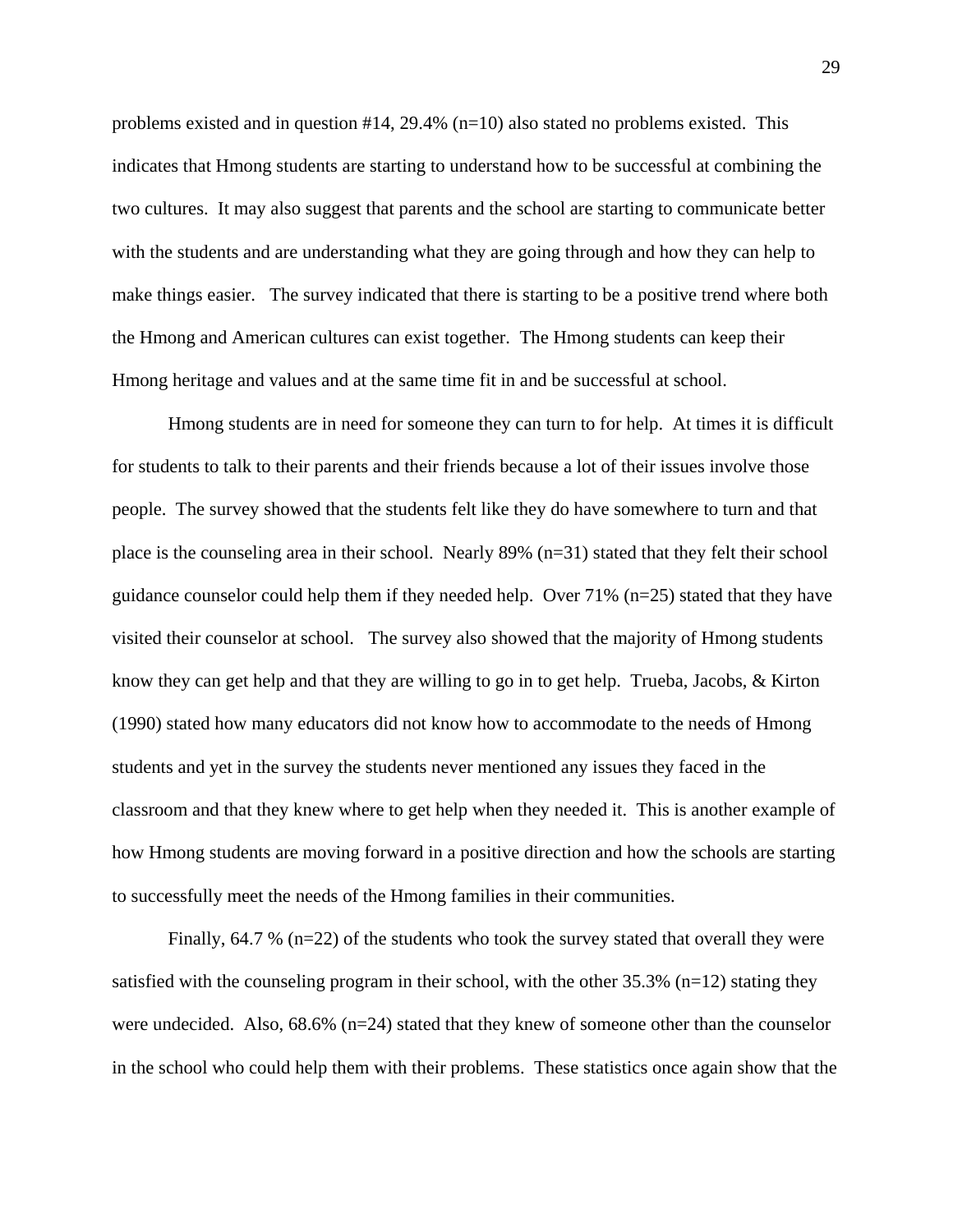students are starting to feel comfortable in their learning environment and are overcoming the communication difficulties that the research suggested existed.

#### **Conclusions**

 The results of the study showed Hmong students still have many obstacles to overcome in terms of the language barrier, social differences, family expectations, and being successful in school. Though there were a few minor differences between the student survey and the research, overall there are many similarities between the sources.

 The first conclusion is that though a language barrier exists for the Hmong students, the barrier is starting to change from one of understanding how to speak and write to be successful in school, to one of how to use both languages at school and home. Some students still struggle with English in school and in their work, but more students are expressing concerns of having to translate for their parents and that their parents do not understand when the school tries to communicate to them. The students also indicated that they are struggling with speaking Hmong at home with their parents.

 The second conclusion is that Hmong students are struggling with the social differences between their families and school. At school, the social norms of friends and dating are different than what they see at home and with their own people. Students also have to overcome looking different, sounding different, and acting different than other students. To be accepted at both school and home, Hmong students need to have an understanding of who they are, where they came from, and have an understanding of the world they live in outside of the home. With appropriate guidance and resources, they will have a better opportunity of obtaining that acceptance.

30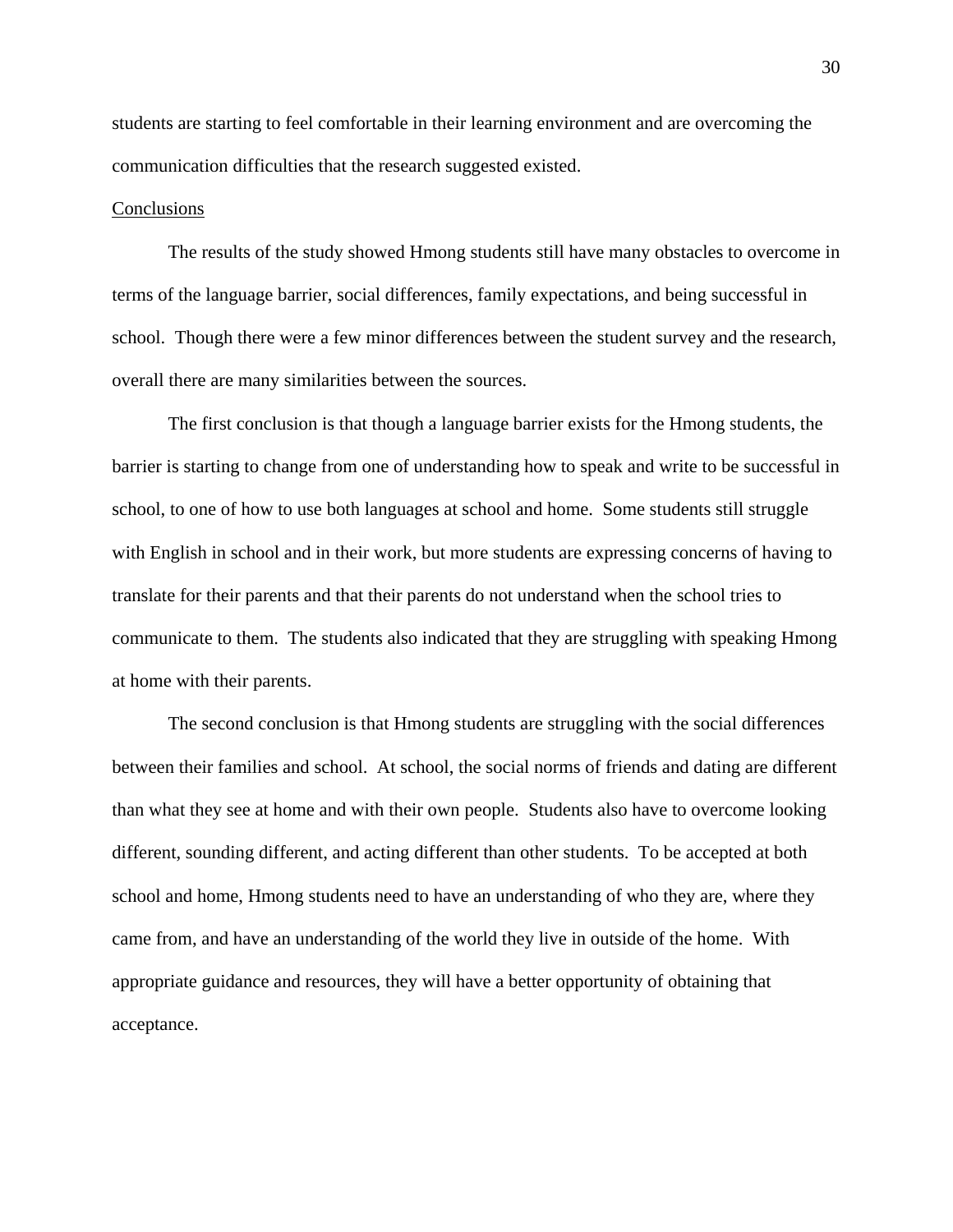The third conclusion is that Hmong students have different expectations put on them by their culture and families than other students. These students understand that they are being pulled in two different directions and that they need to learn how to function in both the Hmong and school environments.

 The fourth conclusion is that Hmong students who took the survey demonstrated that they know they have places to turn for help. They know that the counselors in their school can help them and that they are not afraid to turn to them for help. Also, the students did not mention how the school was not meeting their needs, so it can be assumed that they felt comfortable with their learning environment.

 In conclusion, Hmong students are still struggling with the differences between the Hmong and American cultures. Over time it seems that they are beginning to adapt more effectively and are starting to feel more successful. They perceive their school, and more specifically the counseling department, as a safe place to turn to for help and guidance. However, more needs to be done to meet their needs and not all students felt that they can be successful at school and home. More resources can be made available and more support can be provided by both the parents and school.

#### Recommendations to the Counselors and School

 From the literature review and the survey, the following recommendations to the school district and counselors are given.

 1. Provide after school programs or support groups that allow Hmong students to talk about the issues they face and how to work through those issues.

2. Provide before and after school tutoring programs or peer tutoring programs.

3. Encourage students to visit and talk to the counselors more often.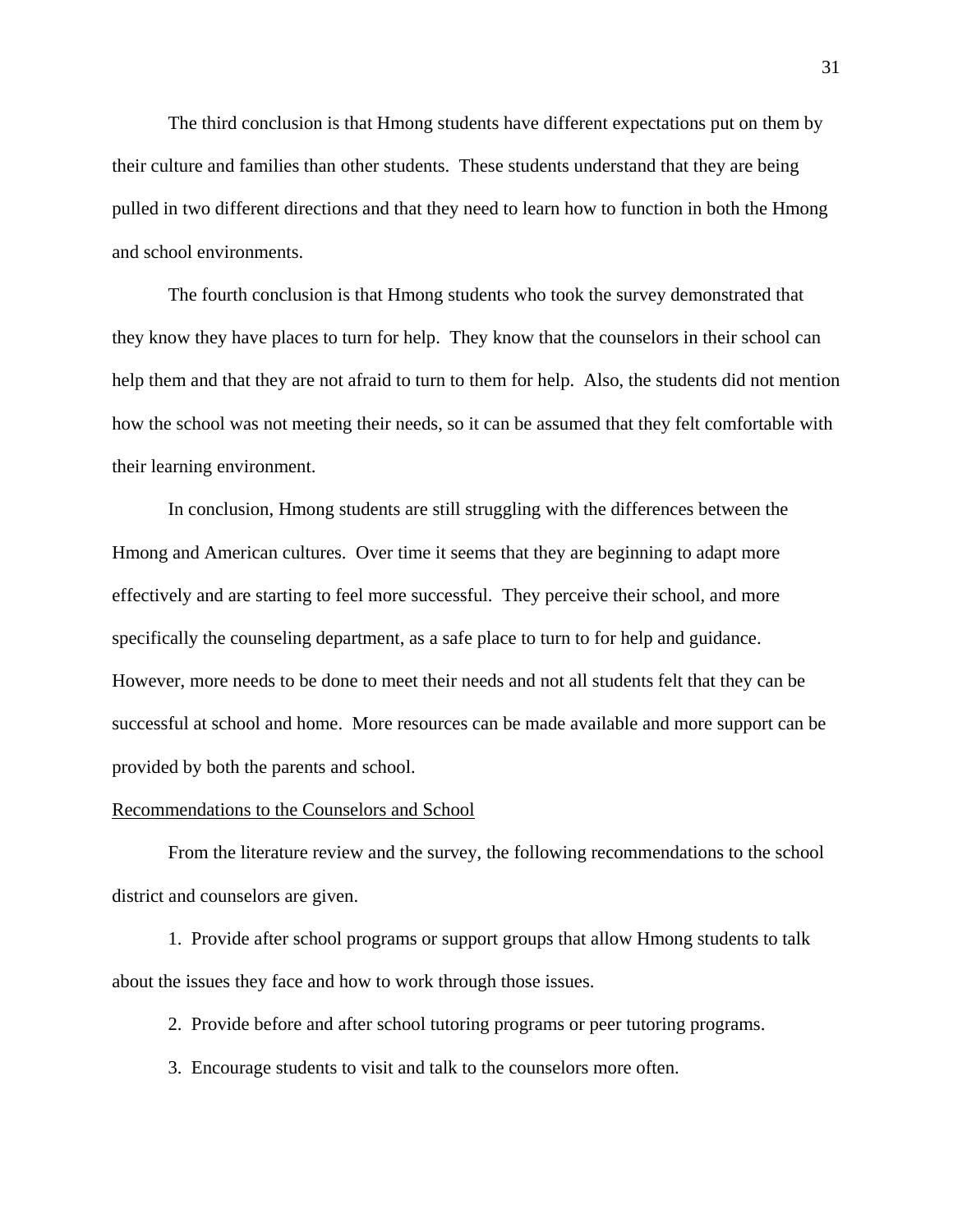4. Provide Hmong mentors who understand the issues that they are going through and can help provide resources or ideas on how to think through their problems.

 5. Provide different forms of communication with parents through the use of translators, letters going home in Hmong, and invite parents to come to school to help out in the classroom.

### Recommendations to the Parents

 From the results of this study, here are the following recommendations for the parents of Hmong students.

 1. Provide the opportunity for your children to communicate how they feel and listen to their needs.

 2. Explain to children about the history and traditions of your culture and why it is important to your family to follow those traditions.

 3. Be informed about what is happening with your child at school and the progress they are making in the classroom.

 4. Communicate ideas and concerns to the school you may have about your child's education.

 5. Volunteer to go to the schools and educate the teachers, students, and administration about the Hmong culture and how it works.

#### Recommendations for Further Research

 From the results of the study, the following recommendations are given for further research.

 1. Study the effects of after school programs such as support programs or multicultural clubs.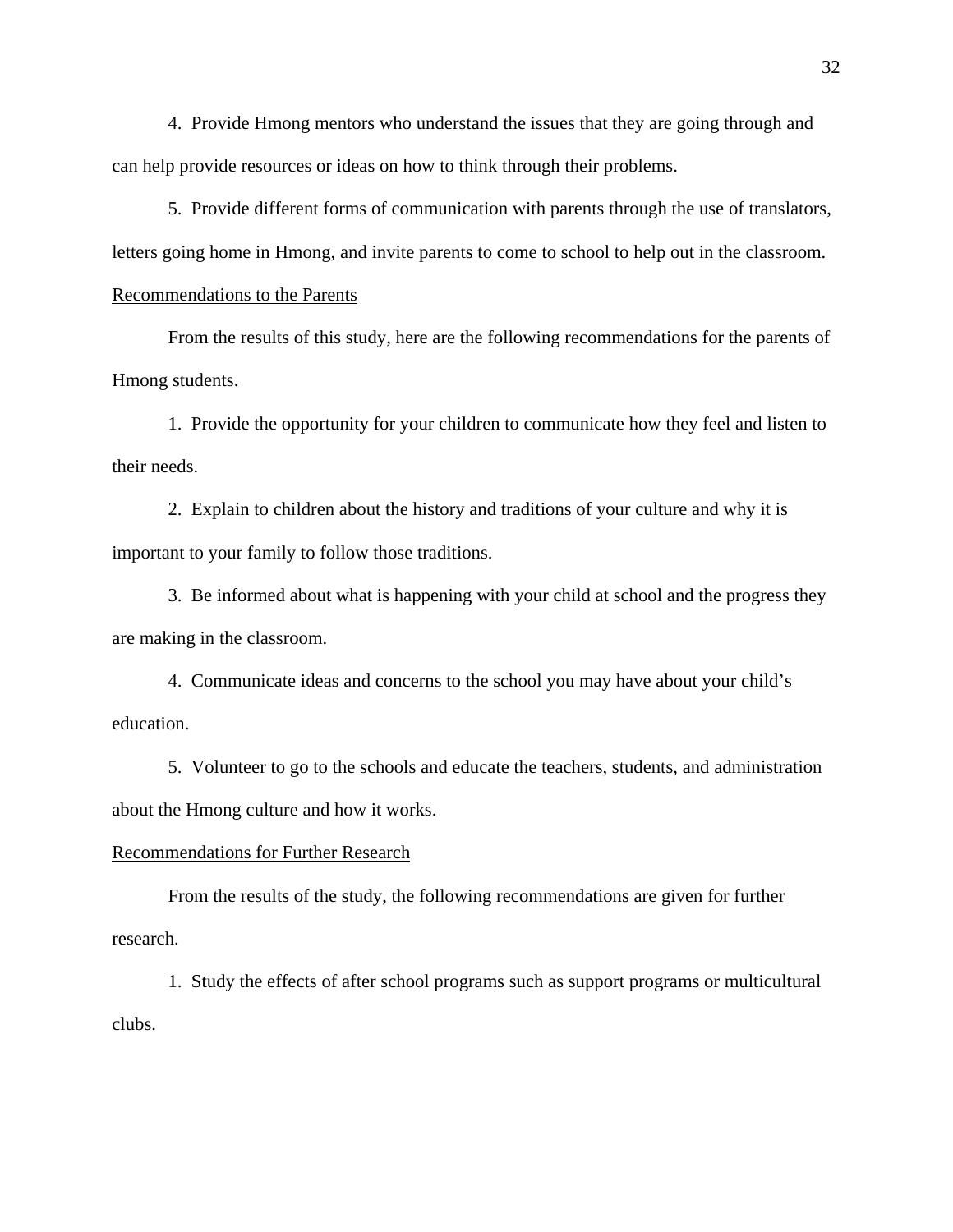2. Research the attitudes toward Hmong students of teachers, students, administration, and community.

3. Research the attitudes toward the schools from Hmong parents' perspectives.

 4. Survey Hmong students from different schools and compare the similarities and differences in attitudes and beliefs.

 5. Study the different perspectives of male and female Hmong students' attitudes and beliefs of the effects of acculturation in our society.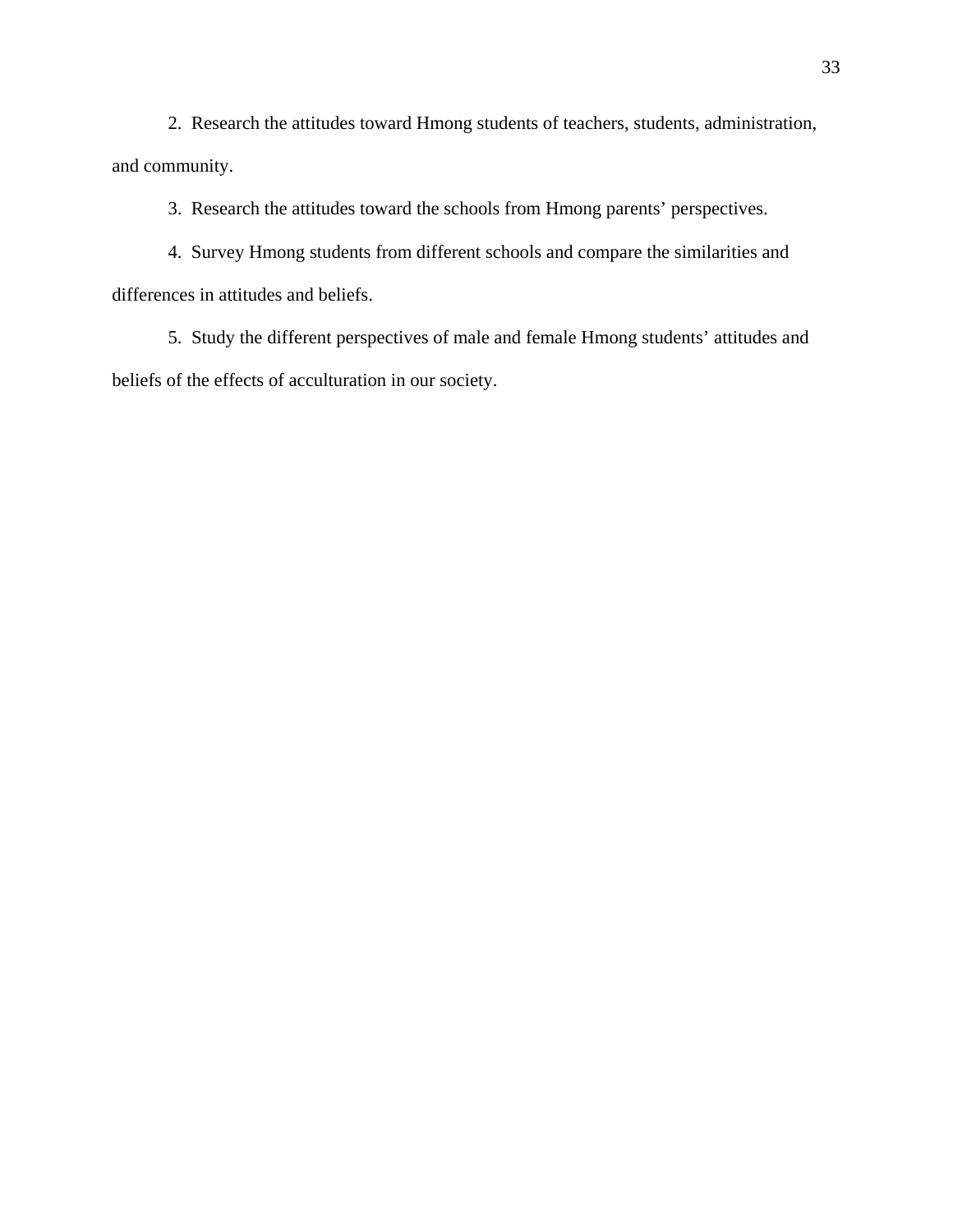#### References

- Chi, M., & Park, C. (1999). *Asian-American education: Prospects and challenges.*  Westport, CT: Greenwood Publishing Group.
- Downing, B., & Olney, D. (1981). *The Hmong in the west: Observation and reports.* Minneapolis, MN: University of Minnesota.
- Flom, S. (1994). *A descriptive study of acculturation and the helpfulness of counseling: A Hmong perspective.* Unpublished master's thesis, University of Wisconsin-Stout, Menomonie.
- Hutchinson, R. (1997). *The educational performance of Hmong students in Wisconsin.* Thiensville, WI: Wisconsin Policy Research Institute.
- Miyares, I. (1998). *The Hmong refugee experience in the United States.* New York, NY: Garland Publishing, Inc.
- Neira, J. (1995). *Acculturation of Hmong students: How they feel about life in the United States and their school guidance counselors.* Unpublished master's thesis, University of Wisconsin-Stout, Menomonie.
- Pobzeb, V. (2001, August). *2001 Hmong population and education in the United States and the world.* Retreived May 30, 2003, from:

www.home.earthlink.net/-laohumrights/2001data.html

- Pobzeb, V. (1992). *Hmong culture related to law and education.* Denver, CO: Hmong Council Education Committee.
- Pobzeb, V. (1991). *Selected documents on education and economic development of Hmong in America: 1981-1991.* Denver, CO: Hmong Council Education Committee.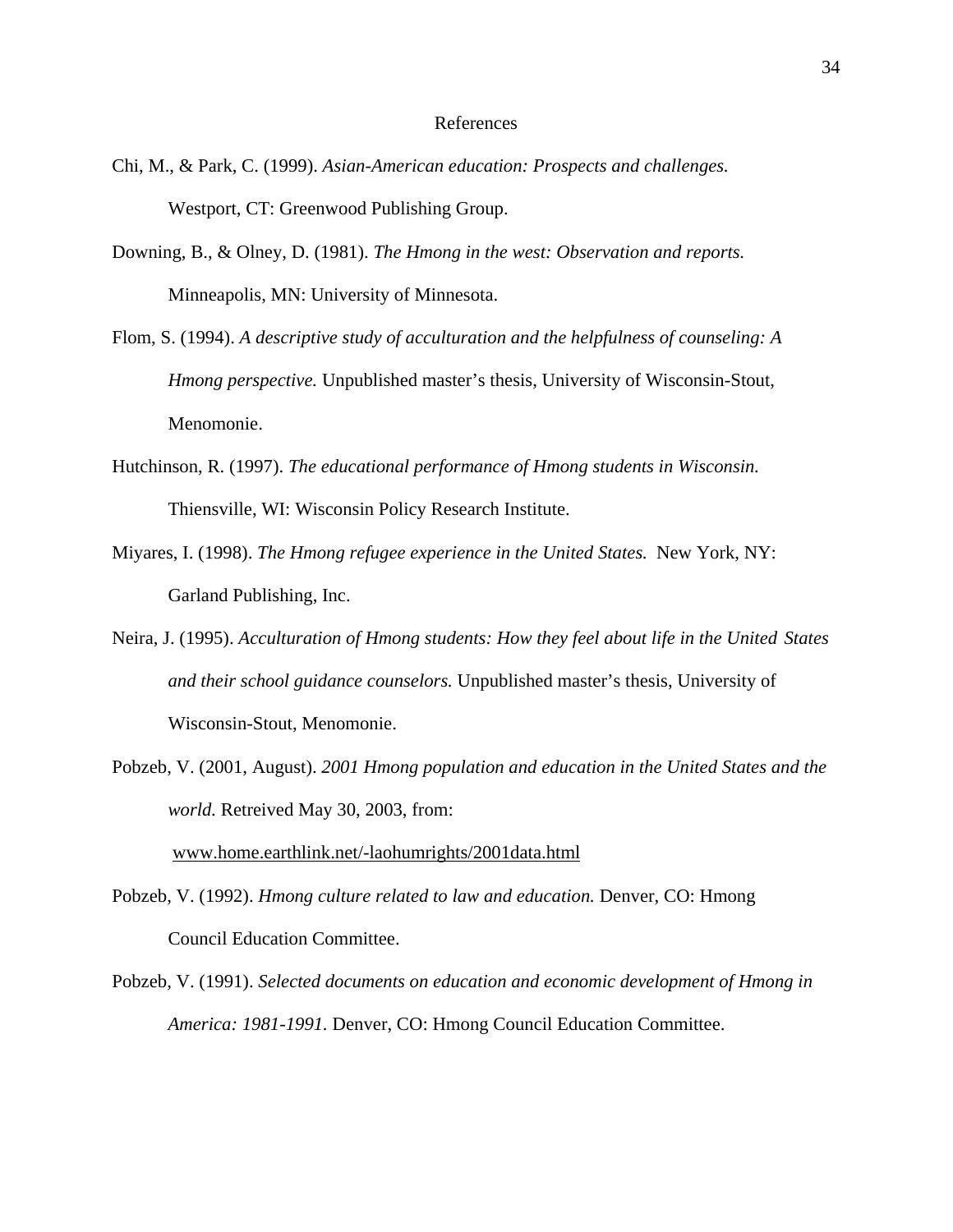- Shade, B. (1997). *Culture, style and the educative process.* Springfield, IL: Charles C. Thomas Publishers.
- Thao, P. (1999). *Mong education at the crossroads.* New York, NY: University Press of America.
- Trueba, H., Jacobs, L., & Kirton, E. (1990). *Cultural conflict and adaptation: The case of the Hmong children in American society.* Bristol, PA: The Falmer Press.
- Weinberg, M. (1997). *Asian-American education: Historical background and current realities.* Mahwah, NJ: Lawrence Erlbaum Associates.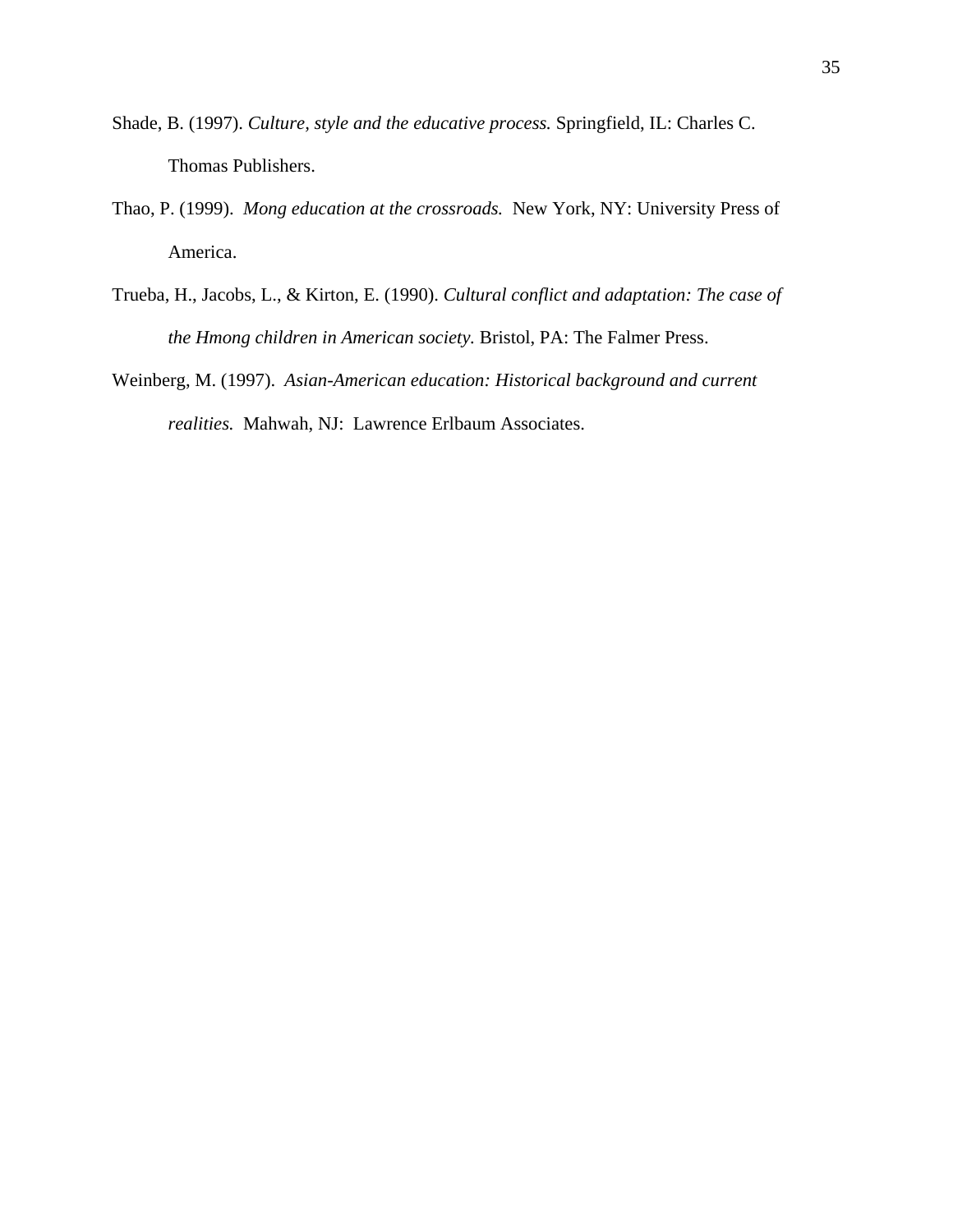## Appendix A

## SURVEY

1. Sex \_\_\_Male \_\_\_Female

Directions: Please mark (x) on the appropriate place.

| 2. Age $\_10$ $\_11$ $\_12$ $\_13$ $\_14$                                                                                                                                                                                                      |
|------------------------------------------------------------------------------------------------------------------------------------------------------------------------------------------------------------------------------------------------|
| 3. Would you consider your family a traditional Hmong family? ___Yes ___No                                                                                                                                                                     |
| 4. Have you ever visited your school's guidance counselor? ___Yes ___No                                                                                                                                                                        |
| 4a. If you answered no to question 4, did you have any reasons on why you did not use the<br>counseling services? Please explain in the space provided                                                                                         |
| ,我们也不能在这里的时候,我们也不能在这里的时候,我们也不能会在这里的时候,我们也不能会在这里的时候,我们也不能会在这里的时候,我们也不能会在这里的时候,我们也不                                                                                                                                                              |
|                                                                                                                                                                                                                                                |
| 4b. If you answered yes to question 4, about how many times?                                                                                                                                                                                   |
| $-1-2$ $-3-4$ $-5-6$ $-7-10$ $-10$ or more                                                                                                                                                                                                     |
| 4c. For what reason(s) did you visit your school counselor? Please check all that apply.                                                                                                                                                       |
|                                                                                                                                                                                                                                                |
|                                                                                                                                                                                                                                                |
| Other, please explain if possible.                                                                                                                                                                                                             |
| and the control of the control of the control of the control of the control of the control of the control of the<br>5. Do you believe that school counselors can help you with issues you might encounter at home<br>or school? ____ Yes ___No |
| 5b. If no, why not?                                                                                                                                                                                                                            |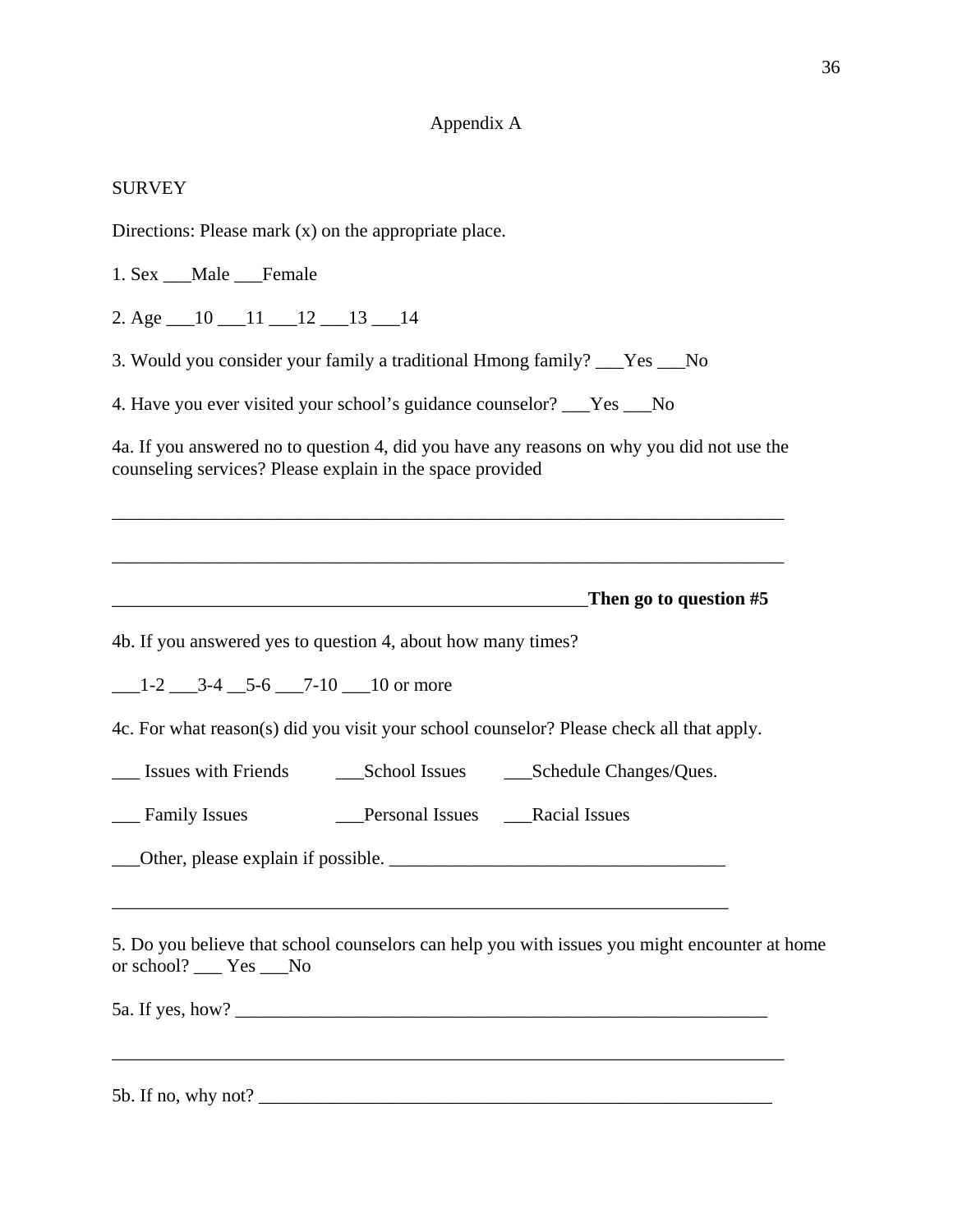37

Directions: Please indicate how you see the following statements apply to you from strongly disagree to strongly agree. Circle "5" if you strongly agree with the statement. Circle "4" if you agree with the statement. Circle "3" if you are undecided about the statement. Circle "2" if you disagree with the statement. Circle "1" if you strongly disagree with the statement.

1-SD-Strongly Disagree

2-D-Disagree

3-U-Undecided

4-A-Agree

5-SA-Strongly Agree

|                                                                                                                        | S | D              | U              | A              | <b>SA</b> |
|------------------------------------------------------------------------------------------------------------------------|---|----------------|----------------|----------------|-----------|
| 6. I am satisfied with my school's guidance program.                                                                   | 1 | 2              | 3              | $\overline{4}$ | 5         |
| 7. I understand the services that my school guidance<br>program can offer.                                             | 1 | $\overline{2}$ | 3              | $\overline{4}$ | 5         |
| 8. My school guidance counselor understands my needs<br>and has the ability to help me through my problems.            | 1 | $\overline{2}$ | $\mathfrak{Z}$ | $\overline{4}$ | 5         |
| 9. My school provides helpful resources when I need to<br>deal with problems.                                          | 1 | 2              | 3              | $\overline{4}$ | 5         |
| 10. There are people in school besides the school<br>counselor who I feel comfortable talking to about<br>my problems. | 1 | $\overline{2}$ | $\mathfrak{Z}$ | $\overline{4}$ | 5         |
| 11. My families expectations of me at school are the<br>same as my teachers expectations.                              | 1 | $\overline{2}$ | $\mathfrak{Z}$ | $\overline{4}$ | 5         |
| 12. My family is supportive of my education.                                                                           |   |                | 3              | 4              | 5         |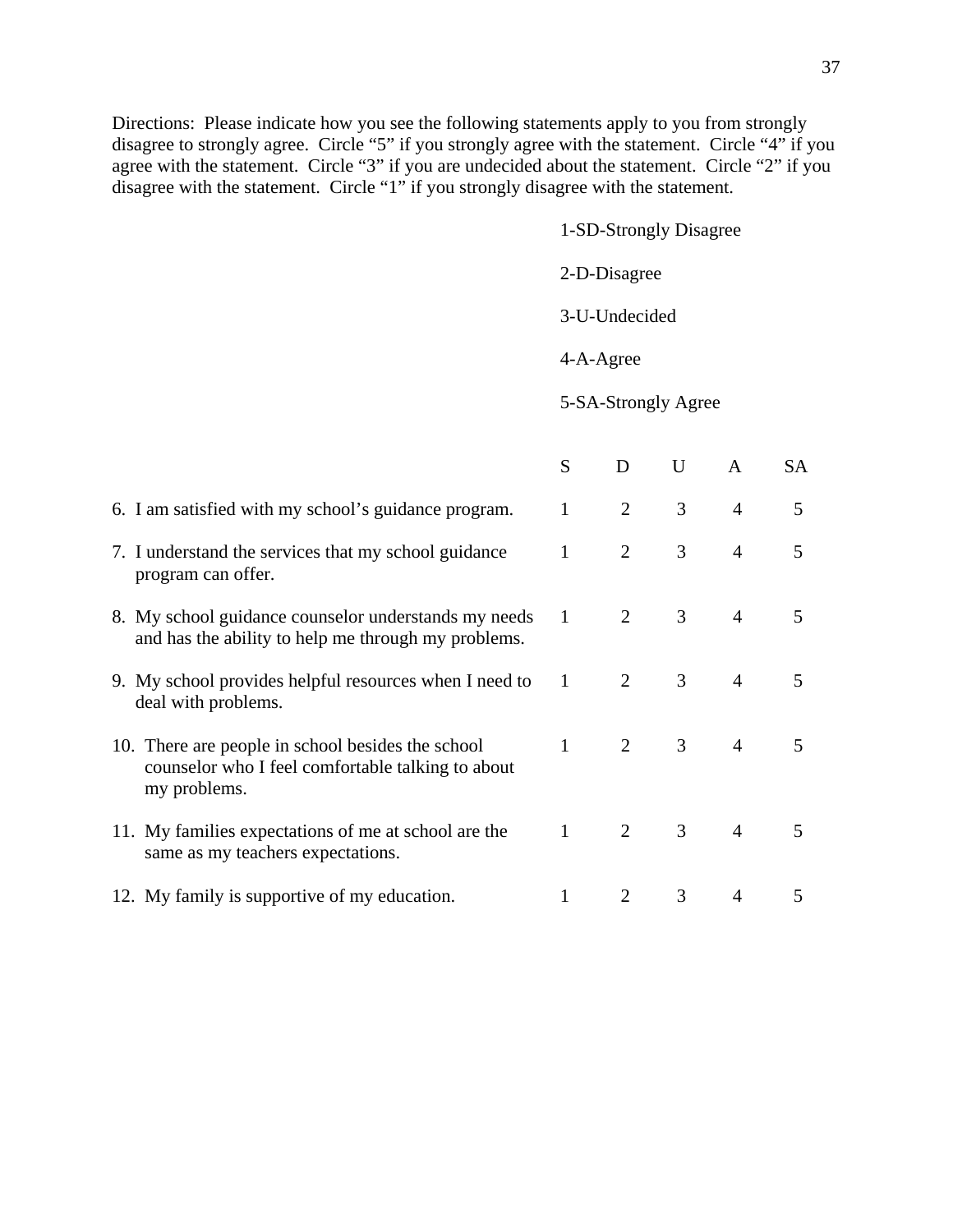PLEASE PROVIDE BRIEF ANSWERS TO THE FOLLOWING QUESTIONS. USE THE BACK OF THE SHEET IF MORE SPACE IS NEEDED.

13. What are some problems you face when trying to combine your Hmong culture with the American culture?

14. What issues do Hmong students face that other students do not have to deal with?

<u> 1989 - Johann Stoff, Amerikaansk politiker (\* 1958)</u>

15. How can school counselors help Hmong students more effectively?

16. What type of programs would you like to see being offered that can help Hmong students with issues that they face everyday?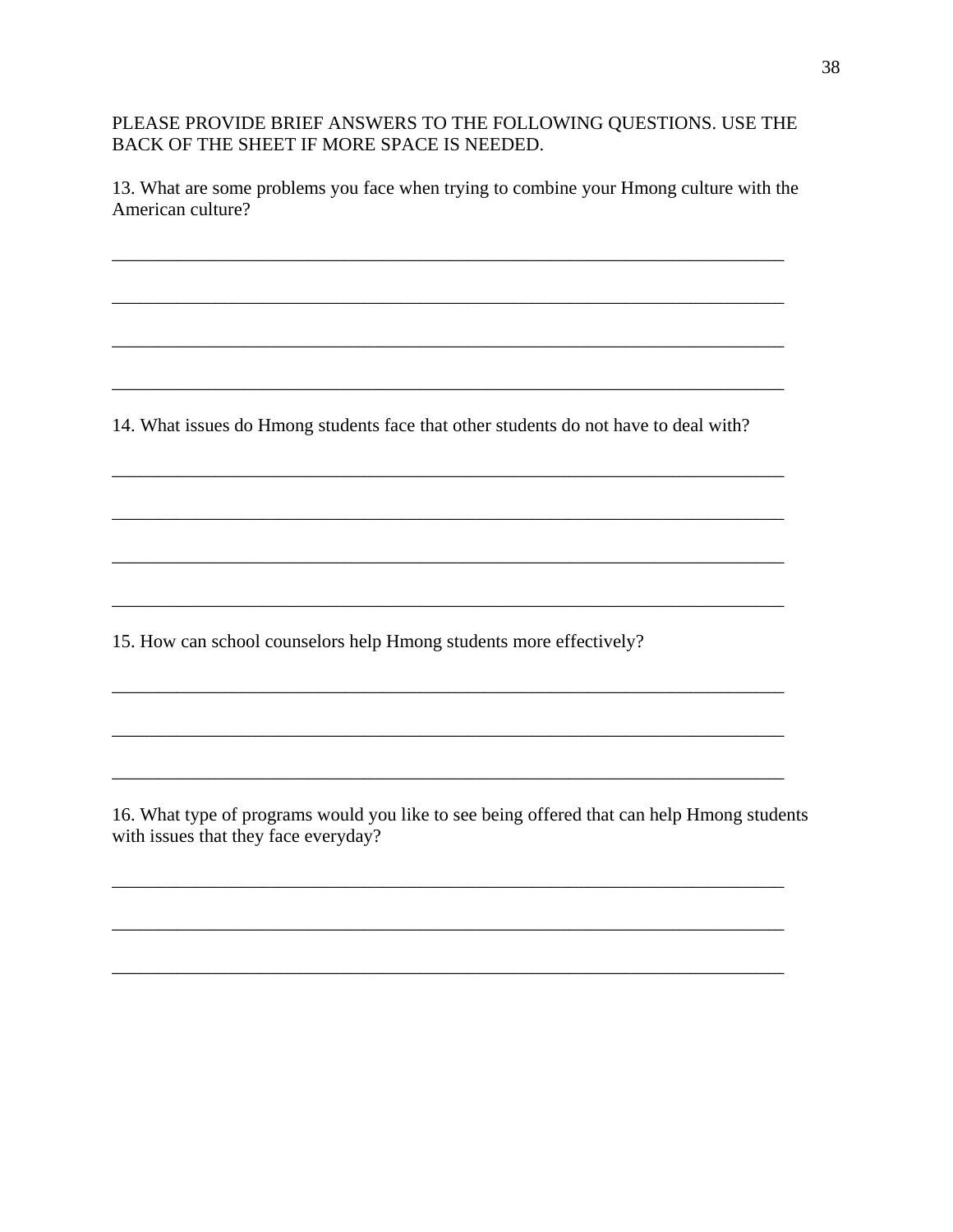## Appendix B

Answers to research question #13.

1. When I do that I forget my Hmong words little by little.

2. I don't have a problem

3. The American culture for me is more different then the Hmong culture. They think we eat different from them.

- 4. The freedom my parents don't give me.
- 5. Racism
- 6. Talking to American and Hmongs
- 7. That it is really hard to translate.

8. Sometimes you feel lost. Like you do not fit in anywhere. Of course I have Hmong friends, but then I have white friends as well. Sometimes you're not Hmong enough for the Hmong and American enough for the Americans.

9. I'm a little shy to talk with them

10. Well I can't say much but it is hard trying to do things like going to church when I am not a church person.

11. There are not many problems when I combine Hmong and American culture.

- 12. Hmong culture is different from American culture.
- 13. Dating different races and language.
- 14. You want to go somewhere but you can't because a Hmong thing is going on at your house.
- 15. Like whenever my teachers try to talk to my parents and they don't understand.
- 16. Some are that we are all humans just different colors. We all celebrate holidays.
- 17. I don't have any, except when I try to say or write a new thing.
- 18. None. Because I can handle both evenly.
- 19. People don't respect me at times, when I try to show my own culture.